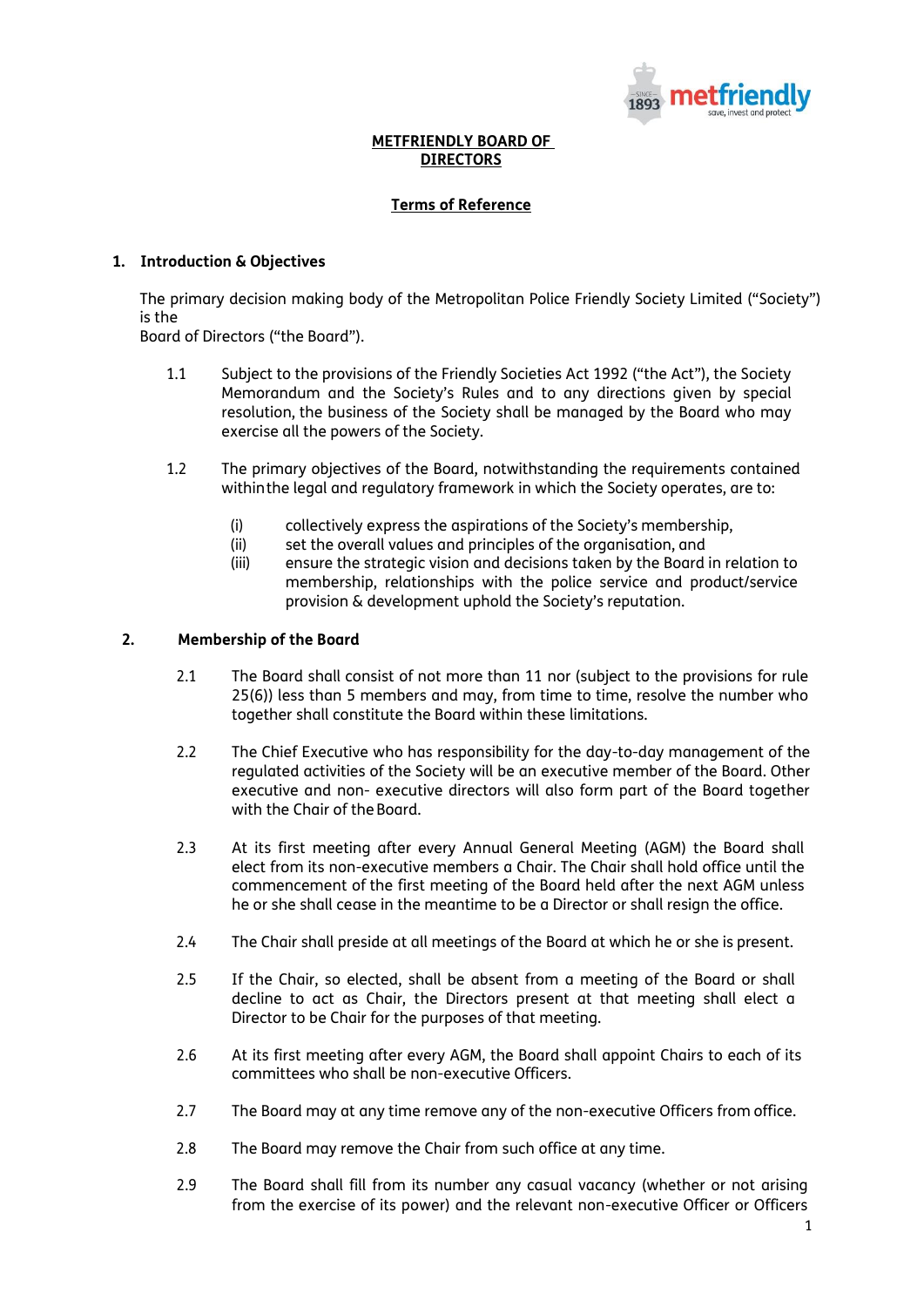

so elected shall hold office until the commencement of the first meeting of the Board held after the next AGM, unless he or she shall cease in the meantime to be a Director or shall resign the office.

2.10 The Society's Secretary shall be the secretary of the Board.

#### **3. Election & Appointment as a Director**

3.1 (1). No individual shall be elected or appointed as a Director

#### unless: Either;

(a) he or she will be less than 70 years of age at the date on which the election, or in the case of an appointment under rule 25, the appointment, would take effect; or

(b) he or she will be more than 70 years of age at the date on which the election would take effect, he or she has been approved by resolution of the Board as eligible for election, and his or her age and the reasons for the Board's approval of his or her eligibility have been notified to every person entitled to vote at the election;

and

(c) he or she is not aged under

18, and

(d) (except in the case of appointment under rule 25 or where a Director retires under rule 26), a form nominating him or her, signed by not less than 3 Members who comply with the requirements of paragraph (3) below and addressed to the Chief Executive, has been delivered at the Registered Office during the hours of public business of the Society between the first and fifteenth days of the last month of the financial year preceding the AGM at which the vacancy in respect of which he or she is nominated is to be filled.

The nomination form shall contain the full name, address, age and occupation of the person nominated, his or her consent to be so nominated, and the full names and addresses of the Members proposing his or her nomination. The nomination form shall be dated with the date of its delivery at the Registered Office and that date shall be deemed to be the date of nomination for the purpose of paragraph (3) below.

(2). In exercise of its duties pursuant to rule  $15(4)(a)$  the Board may require any individual nominated for election as a Director to supply in writing such forms as the Board may specify, evidence as to his or her qualifications, financial and managerial experience, creditworthiness, competence and character and to complete in draft any form or questionnaire that, if elected, he or she would be required to submit to any regulatory authority in accordance with the Act.

(3). The requirements with which a Member must comply in order to be eligible to nominate an individual as a Director are as follows:

(a) he or she must have been a Member for not less than 2 years before the dateof nomination; and

(b) he or she must not be in arrears with his or her contributions; and

(c) he or she must not be aged under 18 at that date.

(4) If a vacancy arises on the Board after the last day of the financial year and before the conclusion of the AGM held in the succeeding financial year by reason of the death or disqualification of any retiring Director who was seeking re-election, the Board may reduce the number of vacancies to be filled at the AGM by one in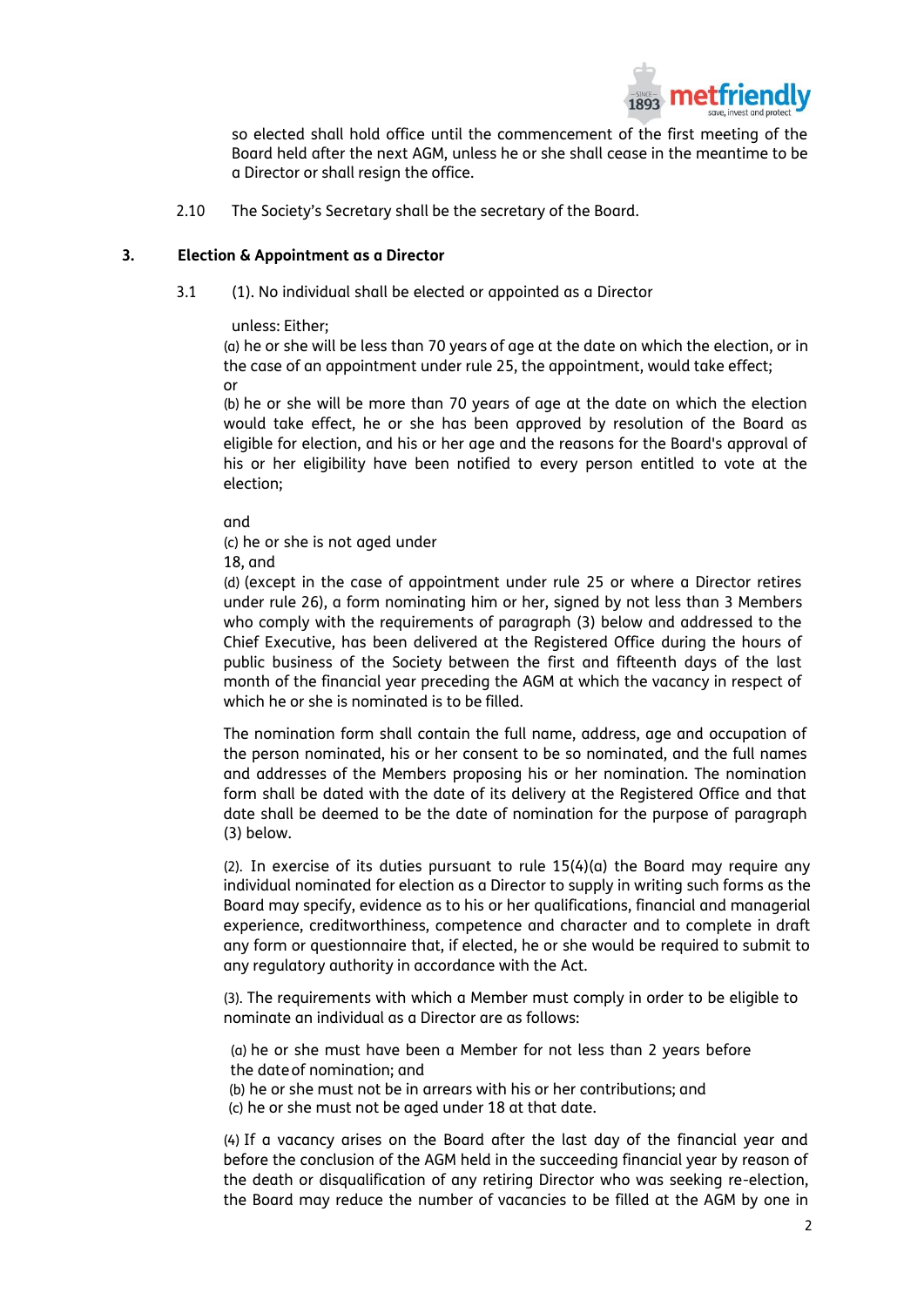

respect of each such event and any remaining vacancy on the Board shall be and become a vacancy which the Board has power to fill under rule 25.

(5) Where a person becomes or ceases to be a Director, the Society shall within one month give notice of that fact to the Regulator. The notice shall state the person's full name and address and the date on which he or she became, or ceased to be a Director and, in the case of a person becoming a Director, the date of his or her birth.

#### **4. Duties of the Board**

Without prejudice to the generality of the foregoing paragraphs, the duties of the Board are to:-

- 4.1 Elect its Chair
- 4.2 Appoint a Chief Executive with for the day-to-day management of the regulated activities of the Society
- 4.3 Appoint, and terminate when necessary, the services of a Chief Actuary and a With-Profits Actuary
- 4.4 With the advice of the Chief Actuary/With-Profits Actuary:
	- (i) develop and approve the distribution of surpluses and bonuses,
	- (ii) amend terms of contributions and benefits of existing products,
	- (iii) develop new products,
	- (iv) approve the investment of surplus funds, in whatever form, over and abovethose required to meet anticipated liabilities,
	- (v) review the Society's financial standing, which includes the Society's solvency capital requirements in respect of its long-term business as required by the Act/PRA
	- (vi) review the draft financial statements prior to final submission to the Board for approval
	- (vii) review the methodology, robustness of the underlying assumptions and set the basis for actuarial valuations and capital measurements
- 4.5 Approve nominations for election of the non-executive directors it considers necessary to provide independent scrutiny of the activities of the Chief Executive. Through their participation in other corporate committees, exercise influence over other significant aspects of the Society's activities. The Remuneration, Nomination and Governance Committee will make recommendations for nomination.
- 4.6 Deliver and oversee a system of committees and, when considered necessary, sub- committees to act as part of the overall control and review framework of the Society. The Board will be appraised of significant changes to the composition of these committees and/or their terms of reference in order to ensure that the operation of these committees remains within the scope of the responsibilities of the Chief Executive and Board.
- 4.7 Agree & set the Society risk appetite which will provide the basis for decision making, reporting and operations of the society.
- 4.8 Consider and report to with-profits policyholders and Financial Conduct Authority (FCA) as required, on its exercise of discretion in the conduct of with-profits business and compliance with the Principles and Practices of Financial Management (PPFM).

#### **5. Responsibilities of the Board**

Without prejudice to the generality of the foregoing paragraphs, the responsibilities of the Board are to:-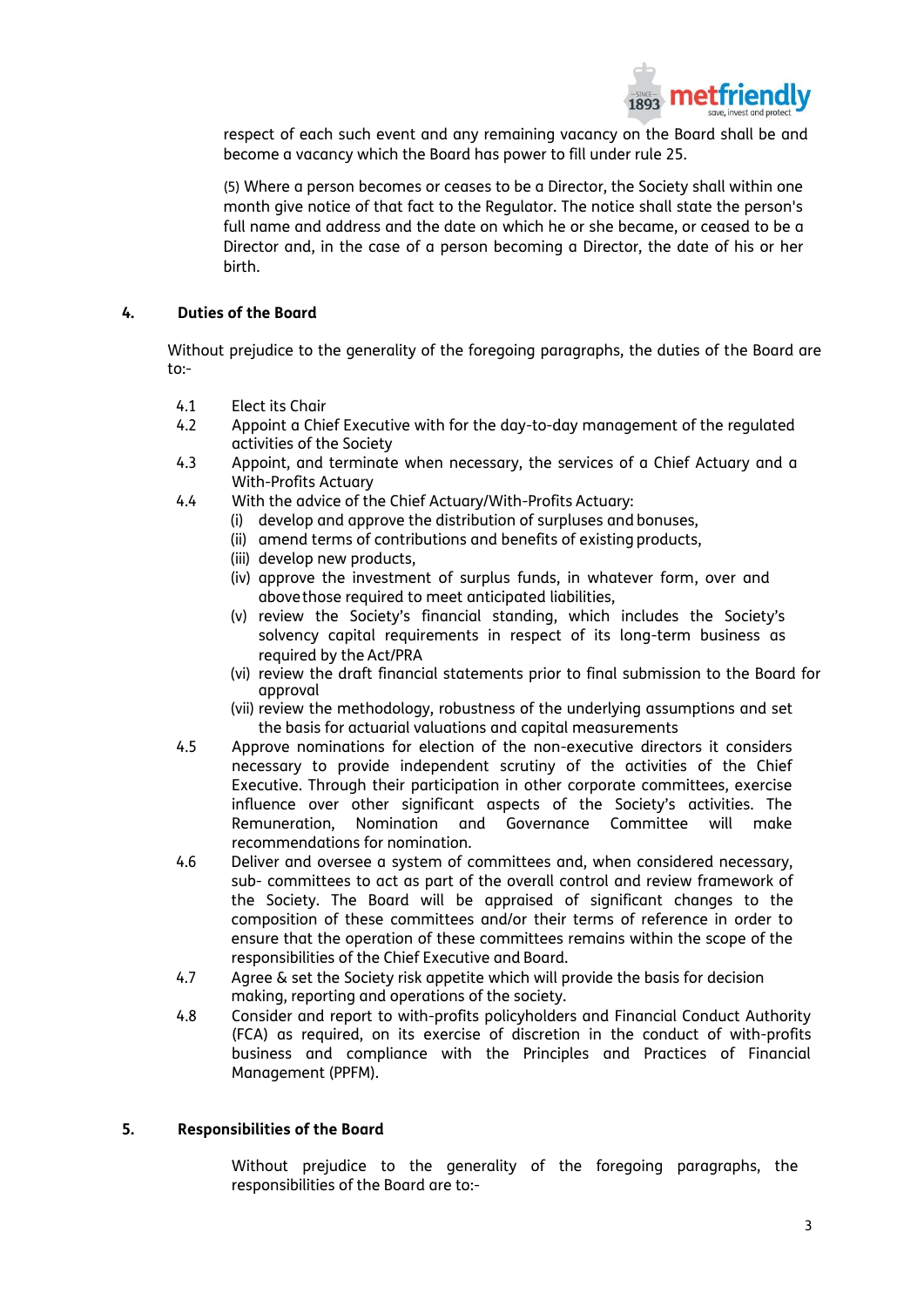

- 5.1 Develop an overall vision and strategy for the Society to deliver performance against long term objectives.
- 5.2 Guide & oversee the Society Leadership team in the delivery of an Annual Business Plan and associated Budget compatible with the strategic aims of the Society. The business plan must be sufficiently robust to identify and manage risks to the longterm objectives of the Society.
- 5.3 Approve the Annual Business Plan and Budget, ensuring that risks to the Annual Business Plan and Budget have been considered appropriately.
- 5.4 Oversee and ratify where appropriate proposals for business development that may include the formation of additional subsidiary operations and other associations with third parties, giving due regard to the impact they may have on the strategy and risk profile of the Society.
- 5.5 Oversee the development and approval of an investment policy commensurate with the aims and objectives of the Society and to monitor investment performance in conjunction with the Strategic Finance & Investment Committee
- 5.6 Ensure the direction and management of all affairs and business of the Society are carried out;
	- (i) by a sufficient number of persons fit and proper to be Directors or other Officers, in their respective positions;
	- (ii) with prudence and integrity;
	- (iii) in the best interest of the Members and in accordance with best practice; and
	- (iv) in accordance with the Memorandum, the Rules and the Act.
- 5.7 Supervise the activities of any controlled body of the Society.
- 5.8 Make, vary or revoke regulations for the conduct of business at its meetings, including, but not limited to:
	- (i) voting rights, including casting votes;
	- (ii) special meetings, and
	- (iii) minutes of meetings
- 5.9 Pay out of the funds of the Society the expenses of the Society and such sums as the Board may deem necessary or expedient to be paid in the interests of the Society. No Director (other than a holder of any executive office) shall receive any payment save as is authorised by the rules, or as approved at a General or Special Meeting;
- 5.10 Make, vary or revoke regulations for the conduct of all affairs and business of the Society, provided that the same are not inconsistent with the memorandum or the rules, or the Act;
- 5.11 Authorise the use of all forms, instruments and other documents that it may deem necessary for the proper conduct of the business of the Society.
- 5.12 Make decisions relating to membership and relationships with the Police including:
	- (i) Articulating the aspirations of the membership including general expectations of the standards of customer service and reputation of the Society and its subsidiaries, and receive reassurance from the Chief Executive and Committees that these aspirations are being met by the internal systems of governance and management and range of products and services offered by the Society and any subsidiaries
	- (i) Receiving comfort that the Police family nature of the membership is being upheldby
	- the Society's products and services; and (ii) Providing the Chief Executive and Committees with guidance based upon
	- the Board's understanding of any competing requirements within the Police service in general, in order that the Society can deliver the greatest benefit to its membership.
- 5.13 Ensure Conduct and fair treatment of members, prospects and staff is centric to all undertakings of the Society.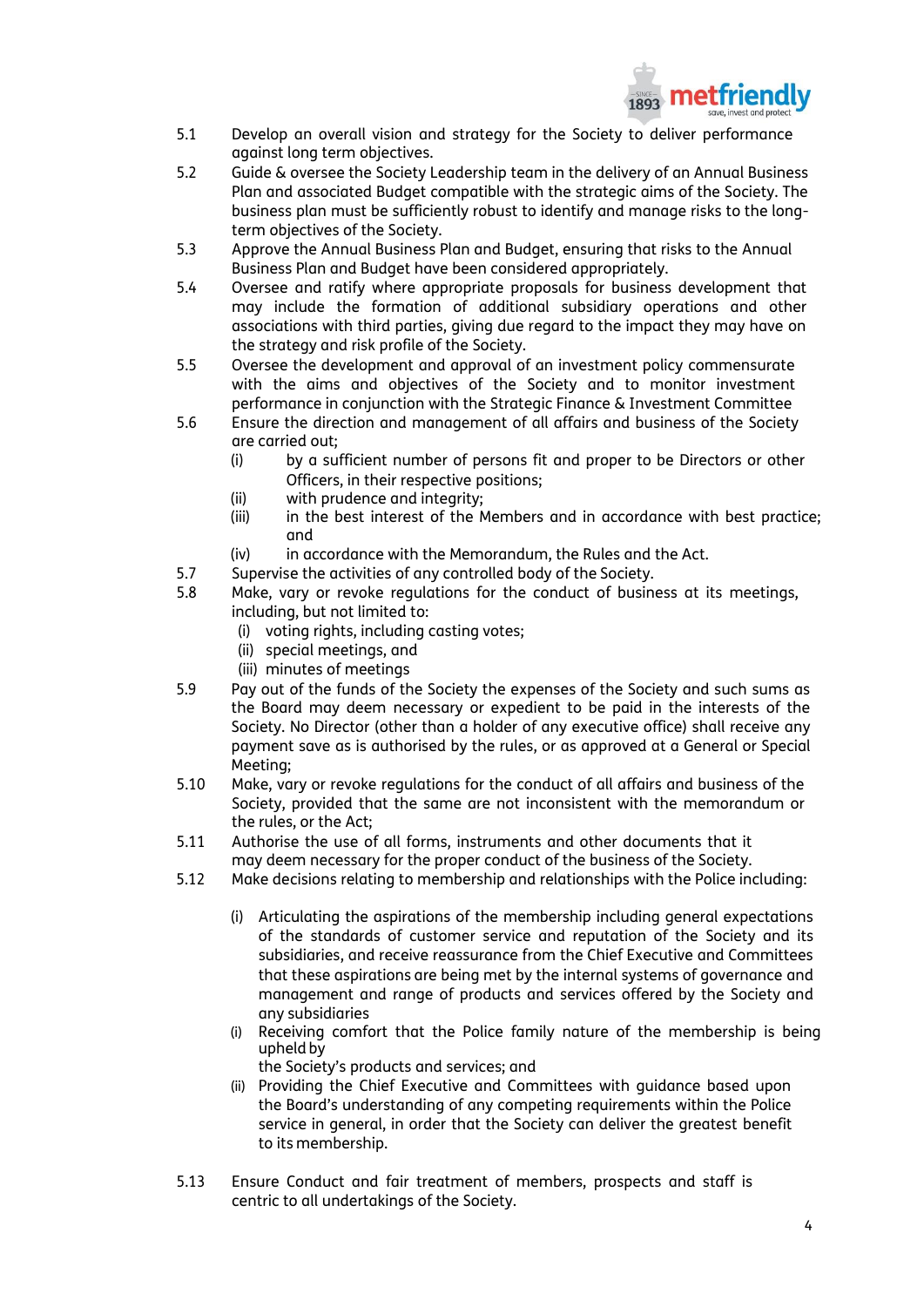

- 5.14 Seek advice from the With-Profits Actuary on key aspects of the discretion to be exercised affecting the with-profits business of the Society. The Board will need to consider the annual report from the With-Profits Actuary on the exercise of this discretion.
- 5.15 Approve the Society's risk management system, including risk related policies, structures
	- and information that is sufficient for it to exercise its risk governance role.
- 5.16 Establish a system of management information designed to ensure reports are received detailing issues relating to:
	- (i) risk and capital management, significant exposures and mitigating actions
	- (ii) review of the approach for determining regulatory capital and its approval
	- (iii) policies that may impact on risk-taking behaviour and long-term decision-making process
	- (iv) regulatory Compliance
	- (v) performance against the business plan and Key Performance Indicators and enableit to take any necessary corrective action.
- 5.17 Consider any matters relating to the regulated activities of the Society and in addition:
	- (i) approve individuals as authorised signatories of the Society
	- (ii) agree matters relating to officers' liability insurance
	- (iii) exercise the powers of the Board laid down in rule 15 of the Society's Rules dated July 2021 and as amended from time to time thereafter
	- (iv) approve reasonable travelling, hotel and other expenses as might be incurred while attending the Society business of any officer of the Society and approve, by resolution of the Board, payment of professional or other work done on behalf of the Society by such people in addition to the person's usual services as an officer
	- (v) appoint the Society's Secretary unless specifically delegated to a sub-committee
	- (vi) approve resolutions to be put to general meeting to amend the Memorandumand Rules.
	- (vii) approve notices for general meetings.
- 5.18 The committee will consider the impact of its decisions in respect of the financial risks from climate change. These impacts may be local, such as the energy foot print made by the society or wider within its investment strategy or its services to members. The committee will have access to appropriate information to support its decision making as and when required.

### **6. Reporting Responsibilities**

- 6.1 The Chair of the Board and the Chief Executive shall attend general meetings prepared to
	- respond to any questions on the Board's activities.
- 6.2 The Chief Executive will report on their activity at each Board meeting to enable the Board to understand the performance of the Society. The Chief Executive will appraise the Board of any matters of significance arising. It is anticipated that the above report would include an overall appraisal of the adequacy of the Society's solvency and liquidity produced with the advice of the Chief Actuary and upon which the Chief Executive will be required to provide satisfactory comfort as to the overall position. The Chief Executive will deliver to the Board an annual appraisal of performance against the business plan and, in particular, highlight where changes within the marketplace either accommodate or reduce the aspirations of the Society's membership. The Board should, following consideration of the annual report and any issues raised by the Audit, Risk & Compliance Committee, approve the Annual Report and Accounts prior to submission to the AGM and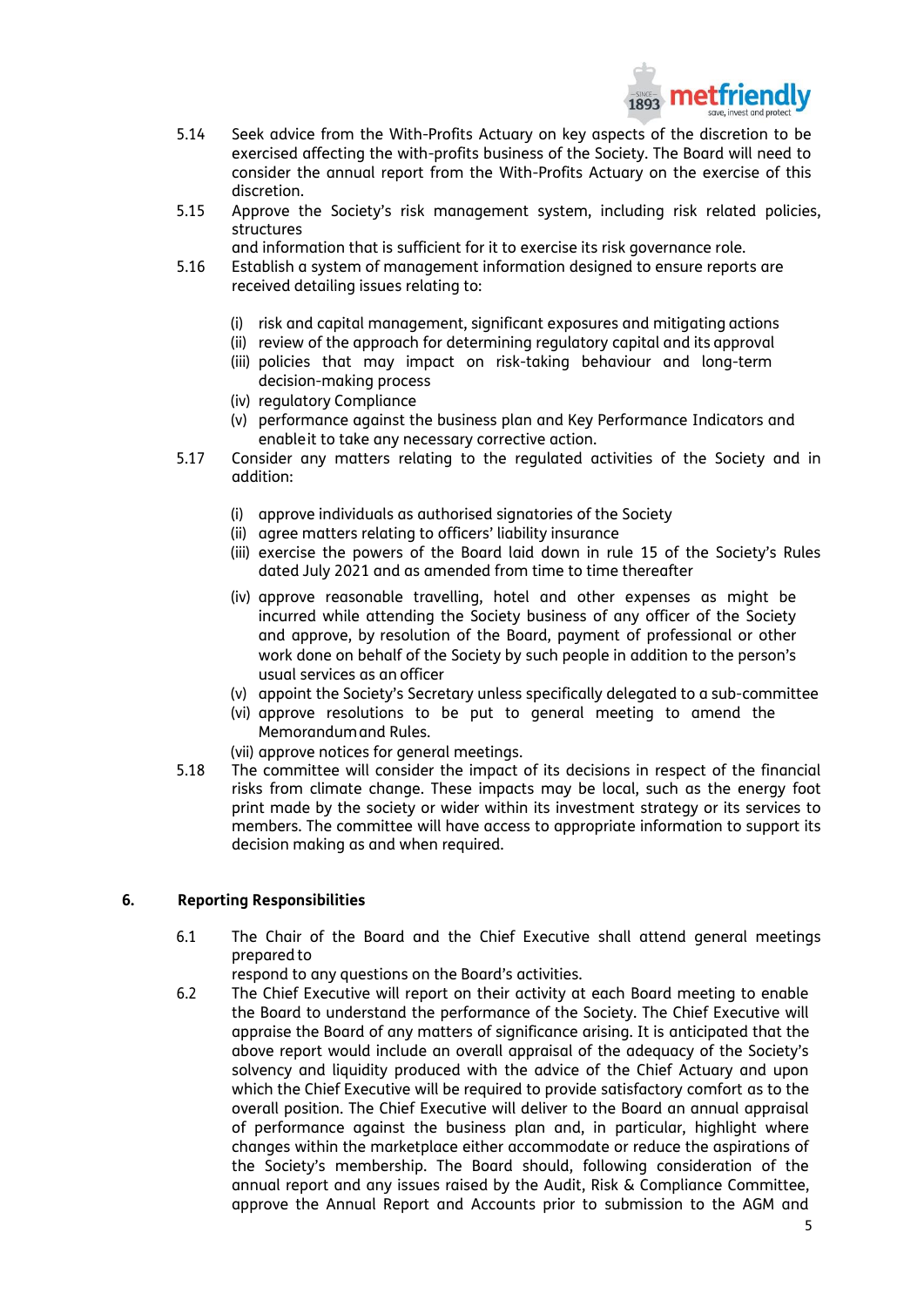

recommend the appointment of Auditors for election at the AGM. The Chief Executive will comment upon any issues of control arising, and in particular issues arising from the Auditor's management letter, indicating where remedial actions may be required in order to protect the interests of the membership or to maintain compliance with the FCA's requirements in relation to Senior Management Arrangements, Systems and Procedures of Control. The With Profits Actuary will report to the Board on its compliance with the Society's PPFM, as monitored by the With-Profits NED, with particular reference to its impact on with-profits policyholders.

6.3 The Chair of the Board shall review the Board's performance and terms of reference to ensure it is operating at maximum effectiveness and recommend any changes to the Board.

### **7. Authority and Rights**

- 7.1 No alteration of the memorandum or rules and no direction as specified above shall invalidate any prior act of the Board which would have been valid if that alteration had not been made or that direction had not been given.
- 7.2 The validity of any proceedings or acts of the Board shall not be affected by any vacancy among its members or by any defect in the appointment of a Director.
- 7.3 The Board is authorised, when the fulfilment of its duties requires and at the Society's expense, to obtain independent legal or professional advice and secure the attendance of external advisers at its meetings on any matters within its terms of reference. The Board shall have full authority to commission any reports or surveys it deems necessary to help fulfil its obligations. The Board is authorised to seek any information it requires from any employee of the Society or its subsidiaries in order to perform its duties. The Board shall have access to sufficient resources in order to carry out its duties, including access to the company secretariat for assistance as required
- 7.4 The Board may investigate any activity within its terms of reference.<br>7.5 The Board may set priorities for internal qudit work.
- The Board may set priorities for internal audit work.
- 7.6 The Board may seek any information it requires from employees and external advisors,and all employees should co-operate with its requests.
- 7.7 The Board may direct either the external or internal auditors to undertake or commission investigations on its behalf and to follow up on any suspicions of fraud.
- 7.8 Remuneration and Expenses of Officers:
	- (i) in respect of any Officers entitled to receive annual remuneration as Directors, such remuneration, (exclusive of any remuneration paid in respect of executive duties)
	- (ii) shall be paid at a rate to be determined by the Board from time to time. This remuneration shall be divisible among the Officers in such proportion as may be agreed among them by a majority decision and, in default of agreement, in equal shares.
	- (iii) in addition to such remuneration, any Director may be paid such reasonable travelling, hotel and other expenses as he might incur while attending Society business with the approval of the Board. He or she may also, by resolution of the Board, be paid for professional or other work done by him or her on behalf of the Society in addition to his or her usual services as an Officer.

#### **8. Attendance at Board meetings**

8.1 Only members of the Board have the right to attend Board meetings. However other individuals, such as members of the senior management team, other employees of the Society and external advisors may attend meetings at the invitation of the Chair of the Board.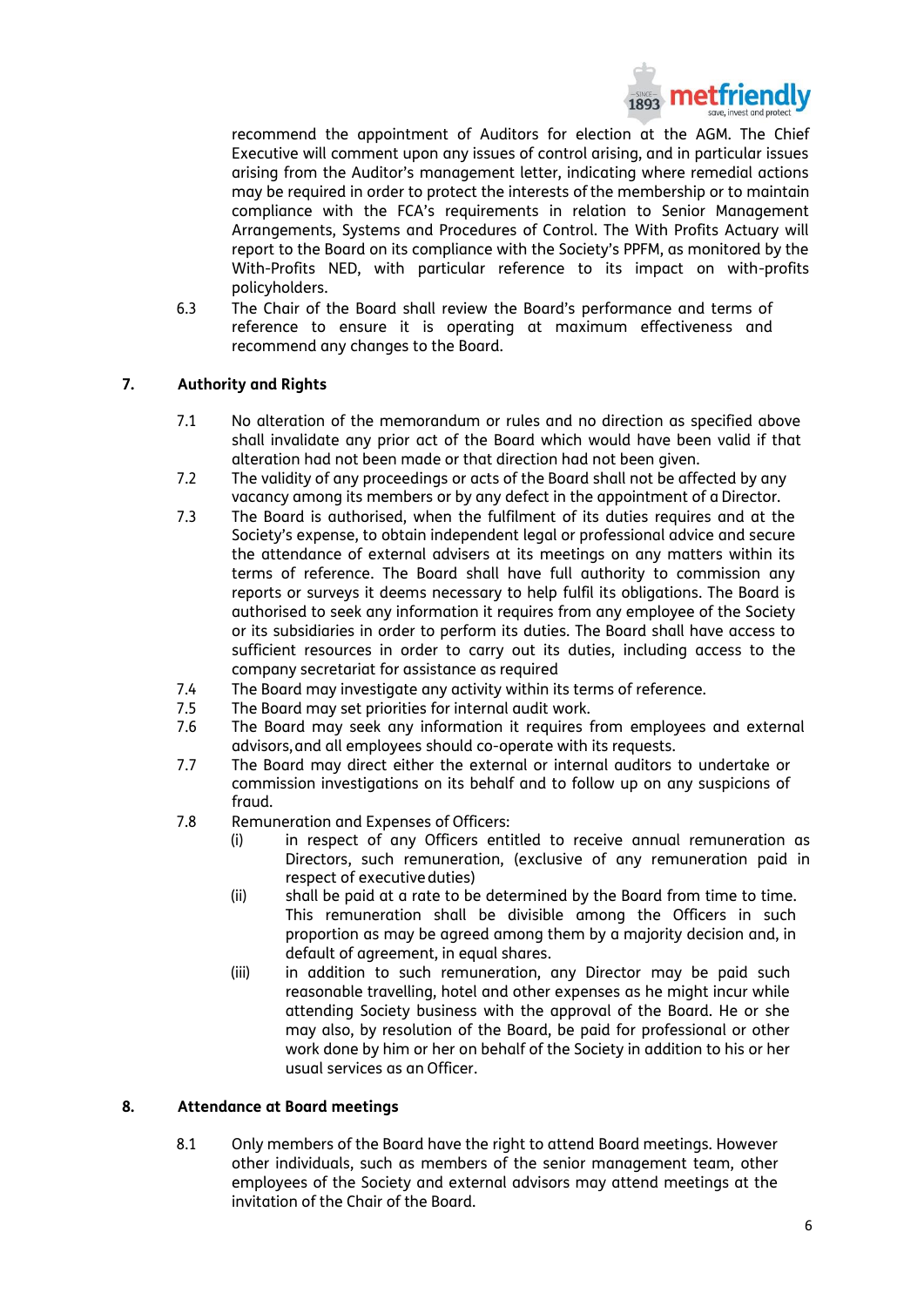

- 8.2 Attendees are not members of the Board and they may collectively or individually be requested to withdraw from meetings of the Board if required to do so by the Chair ofthe Board.
- 8.3 The external auditor and internal auditor will each have the right to meet with the Board without executive Directors present.
- 8.4 Questions arising at a meeting of the Board shall be decided by a majority of votes and the Chair of the meeting shall have a second or casting vote at a meeting.

#### **9. Quorum**

- 9.1 Half the number of the Board shall form a quorum.
- 9.2 A quorum may be present in person or in communication with each other by telephone. To count in the quorum a person who is in communication with the others by telephone must be able to hear fully, and participate in, the proceedings.
- 9.3 A duly convened meeting of the Board at which a quorum is present shall be competent to exercise all or any of the authorities, powers and discretions vested in or exercisable by the Board.

#### **10. Meeting Arrangements**

- 10.1 The Board shall meet for business as often as it shall find necessary, but no less than three times in one calendar year.
- 10.2 Members of the Board or the Secretary may convene the Board at any time.<br>10.3 Unless otherwise agreed, notice of each meeting confirming the venue, tin
- Unless otherwise agreed, notice of each meeting confirming the venue, time and date together with an agenda of items to be discussed, shall be forwarded to each member of the Board no later than 5 working days before the date of the meeting. Supporting papers shall be sent to Board members and to other attendees as appropriate at the same time. Ad hoc meetings to deal with unexpected or unusual events may be called at short notice.
- 10.4 The Society Secretary, or nominee, shall act as Secretary of the Board and will ensure that Board members receive notice of each meeting at the same time, with the agenda and relevant meeting papers in sufficient time to enable full and proper consideration to be given to issues.

#### **11. Minutes of Meetings**

- 11.1 The Secretary shall keep appropriate records of all meetings with appropriate minutes of the proceedings and resolutions so as to provide evidence that the Board is discharging its responsibilities and as required by the record keeping requirements implicit within the FCA's Rules relating to the exercise of Senior Management Arrangements, Systems and Procedures of Control.
- 11.2 Board minutes are to be circulated by the Secretary to all members of the Board.
- 11.3 The Board may make decisions outside of meetings in writing provided all members of the Board sign to confirm their approval of the decision.
- 11.4 Minutes of all meetings will include the names of those present and in attendance.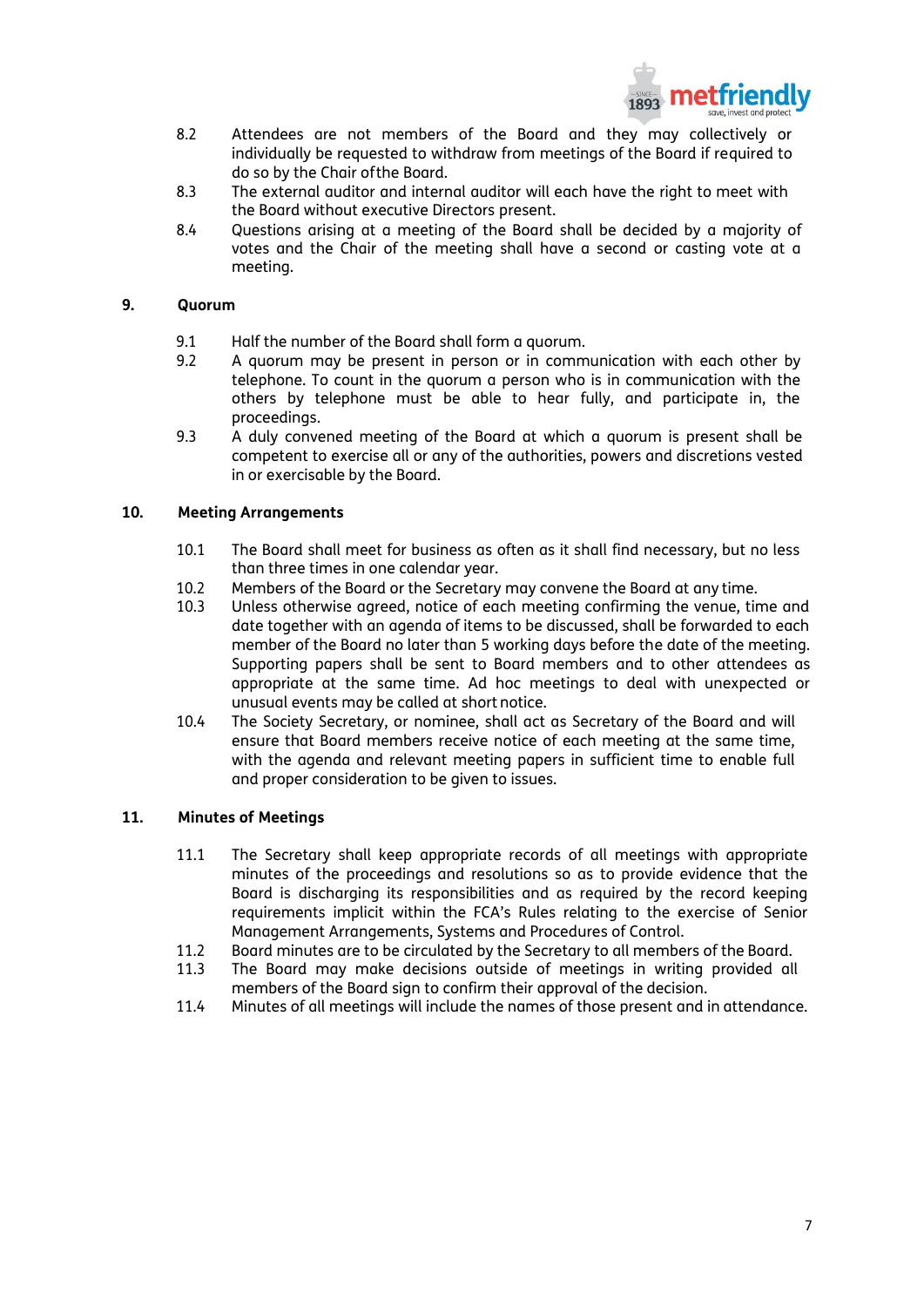### **STRATEGIC FINANCE & INVESTMENT COMMITTEE**

### **Terms of Reference**

### **1. Purpose**

- 1.1 The purpose of the Strategic Finance and Investment Committee (the "Committee") is to provide independent oversight of the Society's strategic financial management and investment control.
- 1.2 In addition, the Committee will review the following areas:
	- 1.2.1 the Society's investment strategy including the appointment of new fund managers and dismissal of incumbent fund managers;
	- 1.2.2 Investment performance
	- 1.2.3 Undertake any detailed review requested by the Board or the With Profits Advisory Arrangement and shall report the results of its reviews to the Board.

### **2. Duties and Responsibilities**

- 2.1 To meet its purpose the Committee shall:
	- 2.1.1 oversee strategic projects;
	- 2.1.2 make recommendations to the Board on strategic financial issues identified as a result of detailed reviews requested by the Board or the With Profits Advisory Arrangement;
	- 2.1.3 review at least annually the investment strategy with recommendation for changes to Board;
	- 2.1.4 review the plans proposed to implement the investment strategy; and
	- 2.1.5 review the investment performance of the funds as a whole and the individual investment performance of fund managers.
- 2.2 The responsibilities of the Committee shall be to:
	- 2.2.1 review and challenge where necessary, the actions and judgements of management, in relation to any Strategic Finance and Investment Committee matter before submission to the Board;
	- 2.2.2 monitor and report strategic expenditure that is outside of business as usual or delegated authorities and not otherwise monitored by another formal body;
	- 2.2.3 approve investment of funds proposed by the Chief Finance Officer which are outside of pre-agreed investment strategy

In order to assist the Committee, management shall produce management information, investment and strategic project reports.The Committee shall keep these reports under review, with a formal review at the end of each year.

### **3. Membership**

Members by title shall consist of:

- 3 Non-Executive Directors
- Chief Finance Officer

Regular Attendees

- Chief Executive Officer
- Chief Risk Officer/Co Sec
- The With Profits Advisory Arrangement if not a member
- Anyone by invite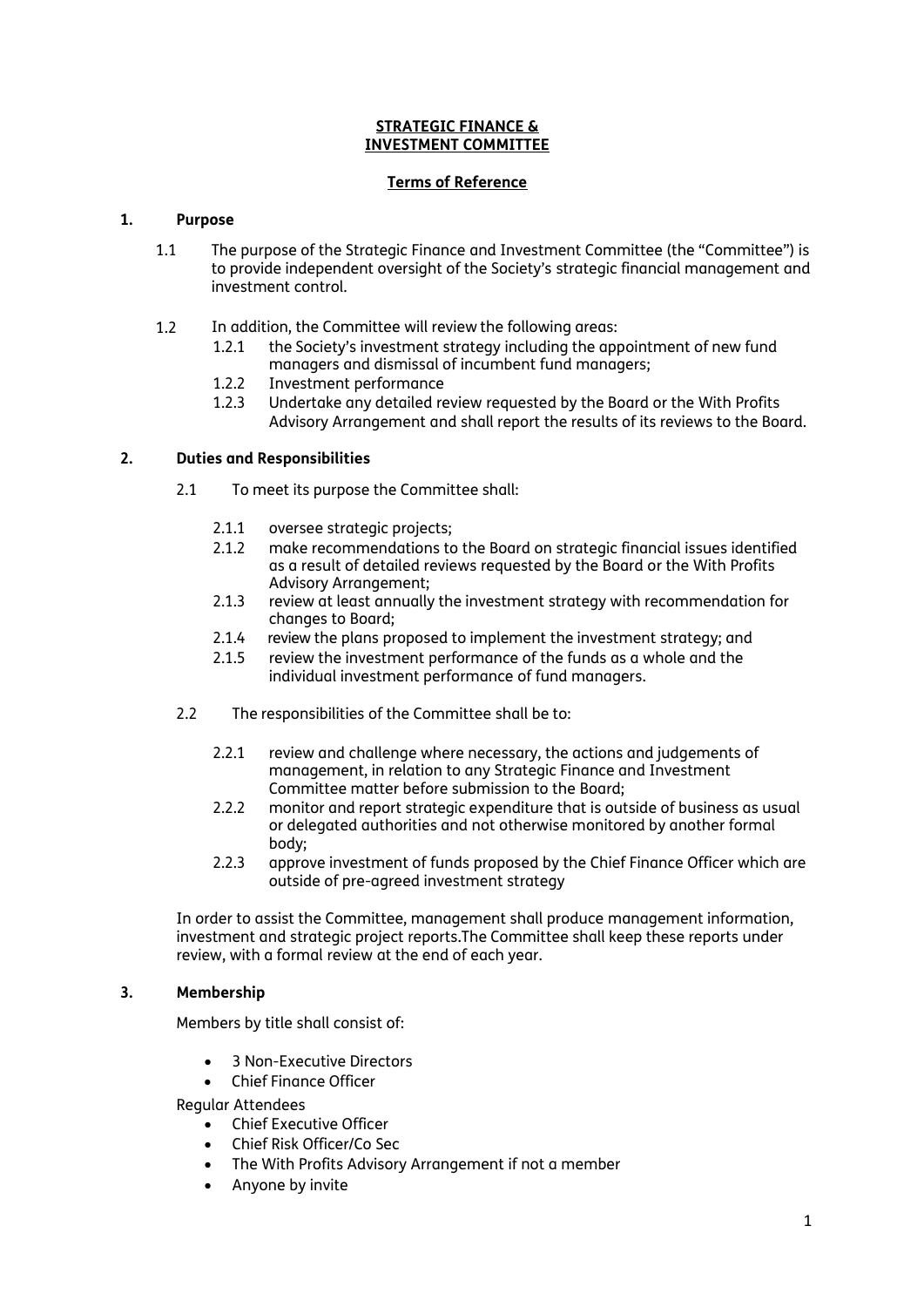### **4. Attendance at Meetings**

- 4.1 If not a member of the Committee the Chair of the Society and the Senior Independent Director have the right to attend meetings.
- 4.2 Other directors, employees of the Society and external advisors may attend by invitation of the Committee.

### **5. Quorum**

- 5.1 The quorum for a meeting is 3. A member may be present and included in the quorum for the meeting if attending by telephone or other audio or audio/visual link. Each member appointed under 3 and present shall have one vote; if votes are equal the Chair has a casting vote.
- 5.2 In the absence of the Committee Chair, the remaining members present shall elect one of themselves to chair the meeting.

### **6. Meeting Arrangements**

- 6.1 The Committee will normally meet at least four times between each AGM.
- 6.2 The Secretary, or his or her nominee, shall act as secretary of the Committee and will ensure that Committee members receive notice of each meeting at the same time, with the agenda and relevant meeting papers in sufficient time to enable full and proper consideration to be given to issues.

### **7. Minutes of Meetings**

- 7.1 Minutes of the proceedings and resolutions of all meetings shall be kept and will includethe names of those present and in attendance.
- 7.2 Minutes of Committee meetings shall be circulated to all members of the Committee and to all other members of the Board.

### **8. Reporting Responsibilities**

- 8.1 The Committee Chair shall report to the Board on its proceedings after each Committeemeeting.
- 8.2 The Committee shall compile a report on its activities to be included in the Society's annual report, including an explanation of how the Committee has addressed its responsibilities for investment management.
- 8.3 The Committee Chair shall respond to any questions on the Committee's activities at the Annual General Meeting.
- 8.4 The Committee Chair shall review the Committee's performance and terms of reference to ensure it is operating at maximum effectiveness and recommend any changes to the Board at least annually.

### **9. Authority and Rights**

- 9.1 The Committee may investigate any activity within its terms of reference.
- 9.2 The Committee may seek any information it requires from employees and external advisors, andall employees should co-operate with its requests.
- 9.3 The Committee may obtain external professional advice.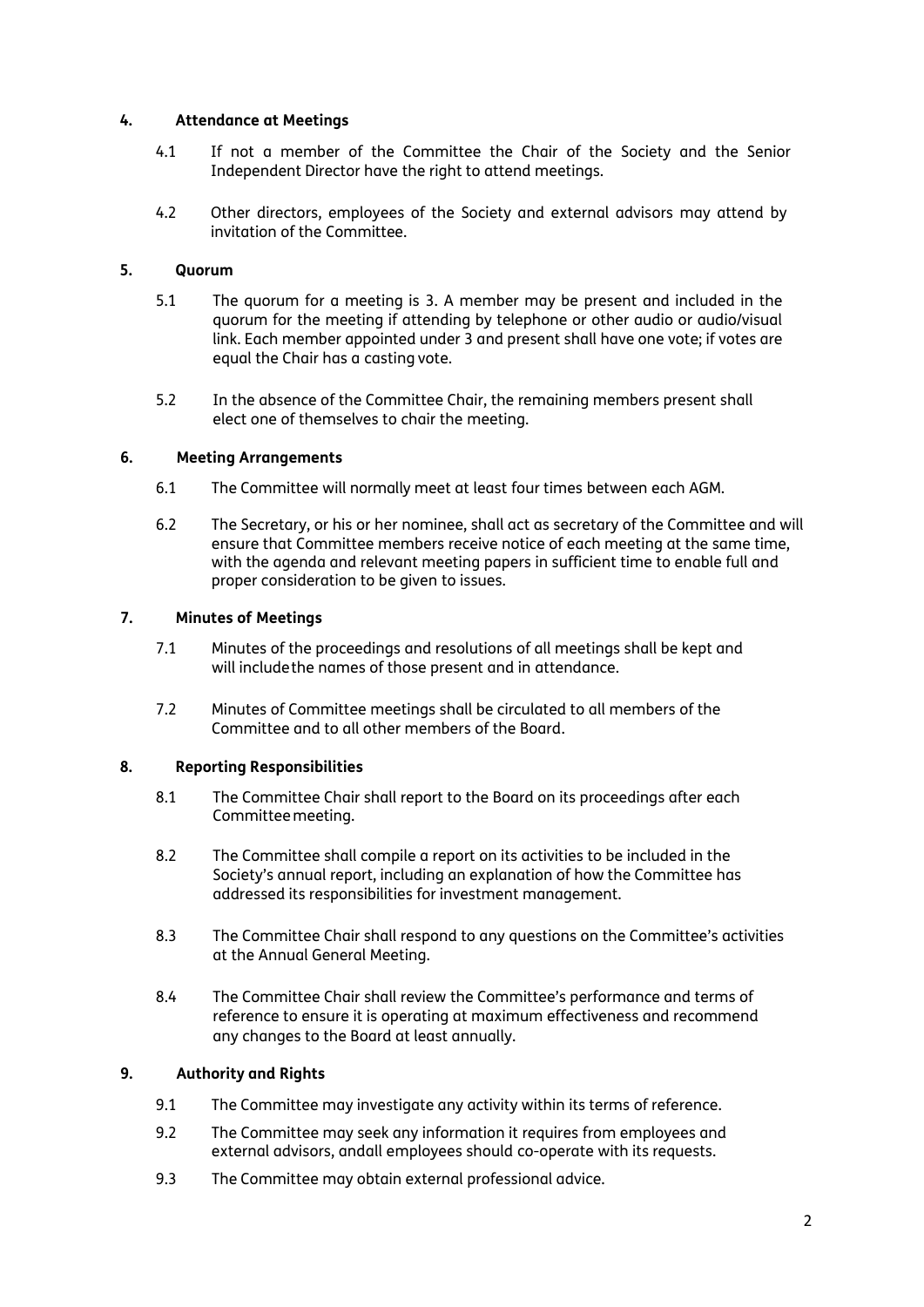## **AUDIT, RISK AND COMPLIANCE COMMITTEE Terms of Reference**

### **1. Purpose**

The purpose of the Audit, Risk and Compliance Committee (the "Committee") is to:

- 1.1 provide an independent oversight of the Society's systems of risk and compliance management;
- 1.2 have oversight of the Society's statutory reporting and systems of internal control;
- 1.3 ensure its compliance with the Financial Services and Markets Act 2000 and subsequent related legislation, prevailing regulation and best practice;
- 1.4 review quality and effectiveness of the Society's external auditor and internal audit function;
- 1.5 enable the Society's compliance procedures to be reviewed in greater detail than at regular Board meetings.

In carrying out any such review the Committee shall receive any necessary supporting papers and appropriate management information.

### **2. Duties and Responsibilities**

To meet its responsibilities with regard to Risk matters the Committee shall:

- 2.1 advise the Board on the Society's overall risk appetite, tolerance and strategy, taking account of the current and prospective financial and macroeconomic environment and make recommendations to the Board;
- 2.2 oversee and advise the Board on the current risk exposures of the Society and future risk strategy including the design of stress and scenario testing;
- 2.3 keep under review the Society's overall risk assessment processes and the reporting of the principal risks detailed in the risk register, ensuring appropriate qualitative and quantitative measures are used;
- 2.4 oversee and consider output from Horizon Scanning;
- 2.5 review the management of any material risk events and the implementation of any appropriate remedial actions;
- 2.6 consider the conduct of the Society in relation to both staff and member outcomes;
- 2.7 review new and emerging risks and the process for identifying them;
- 2.8 advise the Board on the risk implications of proposed strategic changes or strategic transactions, ensuring appropriate due diligence is undertaken if appropriate;
- 2.9 keep under review the effectiveness of the Society's risk management systems and oversee the preparation of the risk sections of the Annual Report;
- 2.10 oversee controls for IT systems and risk, including data security;
- 2.11 review the Society's reinsurance arrangements and any material changes recommended by management;
- 2.12 provide advice, oversight and challenge necessary to embed and maintain a supportive risk culture;
- 2.13 review the arrangements established by management for compliance with regulatory requirements;
- 2.14 assess the impact of regulatory developments and make recommendations to the Board; and
- 2.15 the Committee will consider the impact of its decisions in respect of the financial risks from climate change. These impacts may be local, such as the energy foot print made by the society or wider within its investment strategy or its services to members. The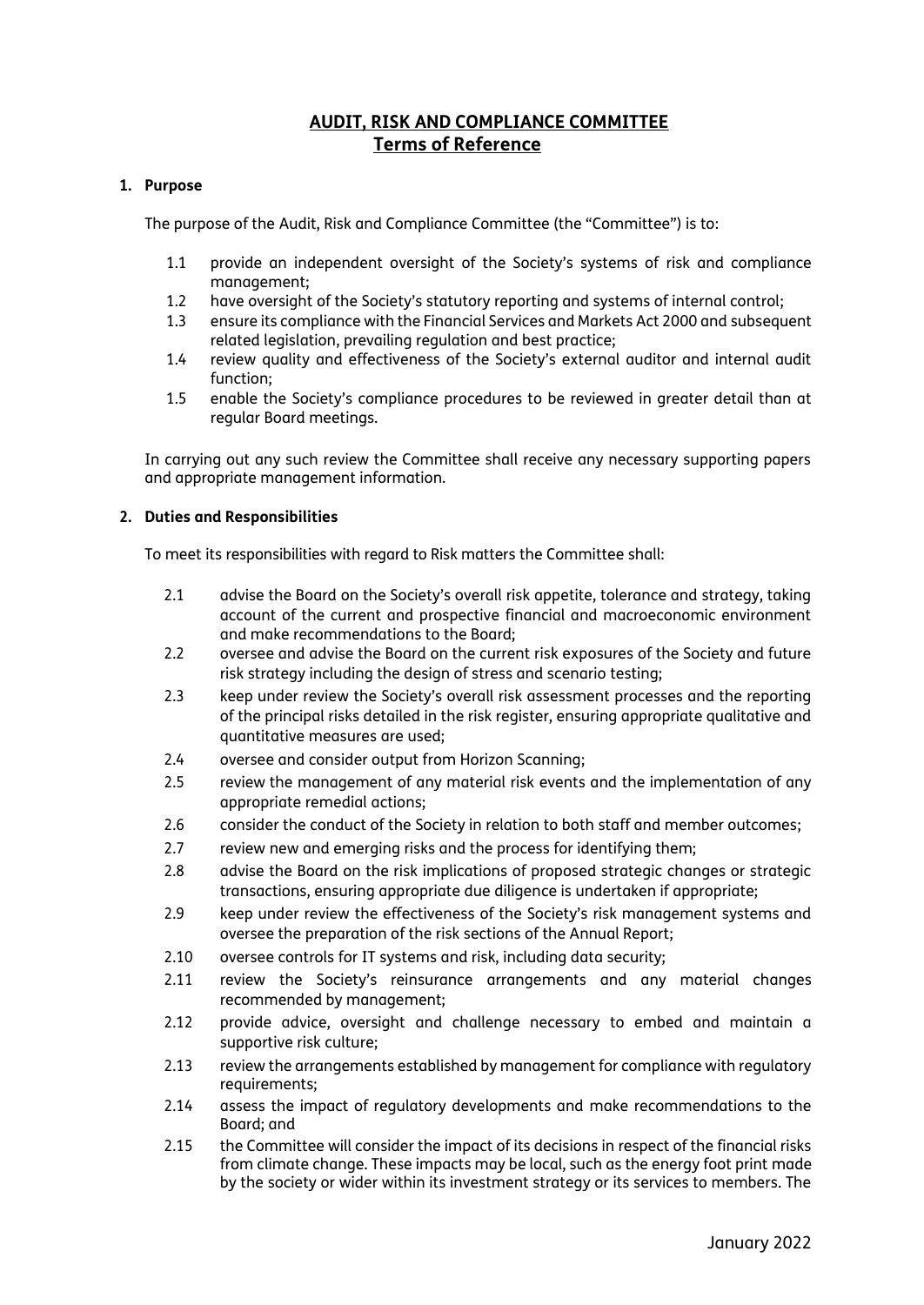committee will have access to appropriate information to support its decision making as and when required.

### **3. Financial Reporting:**

To meet its responsibilities with regard to Financial Reporting matters the Committee shall:

- 3.1 review the arrangements established by management for compliance with financial reporting requirements and make recommendations to the Board;
- 3.2 review the statutory accounts and financial reports, audit and compliance related disclosure including the Solvency and Financial Condition Report, Regulatory Supervisory Report and other key financial reports that contribute to the Society's ORSA process, on behalf of the Board; And
- 3.3 monitor the integrity of the financial statements of the Society and any formal announcements relating to the Society's financial performance, reviewing significant financial reporting judgements contained in them, consistency of application of significant accounting policies, and the clarity, consistency and completeness of disclosure.

### **4. Internal Controls:**

To meet its responsibilities with regard to Internal control matters the Committee shall:

- 4.1 review the Society's statement on internal control systems and make appropriate recommendations to the Board;
- 4.2 consider the findings of any internal investigations into control weaknesses, fraud or misconduct and management's response (in the absence of management where appropriate);
- 4.3 review and challenge where necessary, the actions and judgement of management, in relation to any Audit, Risk and Compliance Committee matters before submission to the Board;
- 4.4 consider and approve the remit of the risk management function and ensure it has adequate resources to enable it to perform its function; and
- 4.5 review all material risks and risk profiles as described in the Society's Risk Policy, including risk appetites and tolerances.

The Committee will be provided with relevant and timely management information to inform and support decision making.

### **5. External Audit:**

To meet its responsibilities with regard to External Audit matters the Committee shall:

- 5.1 oversee the process for the selection, appointment, re-appointment and removal of the external auditor (ensuring that the audit services contract is put out to tender at least once every ten years) and make appropriate recommendations through the Board to the members to consider at the Annual General Meeting ("AGM") and to approve the remuneration and terms of engagement of the external auditor;
- 5.2 the Chair shall meet as and when they want to with the external auditor (including at the planning and reporting stages of the audit) and at least annually without the presence of Executive members;
- 5.3 consider the engagement of the external auditor to supply any non-audit services, taking into account relevant ethical guidance regarding the provision of non-audit services by the external audit firm, and report to the Board, identifying any matters in respect of which it considers that action or improvement is needed;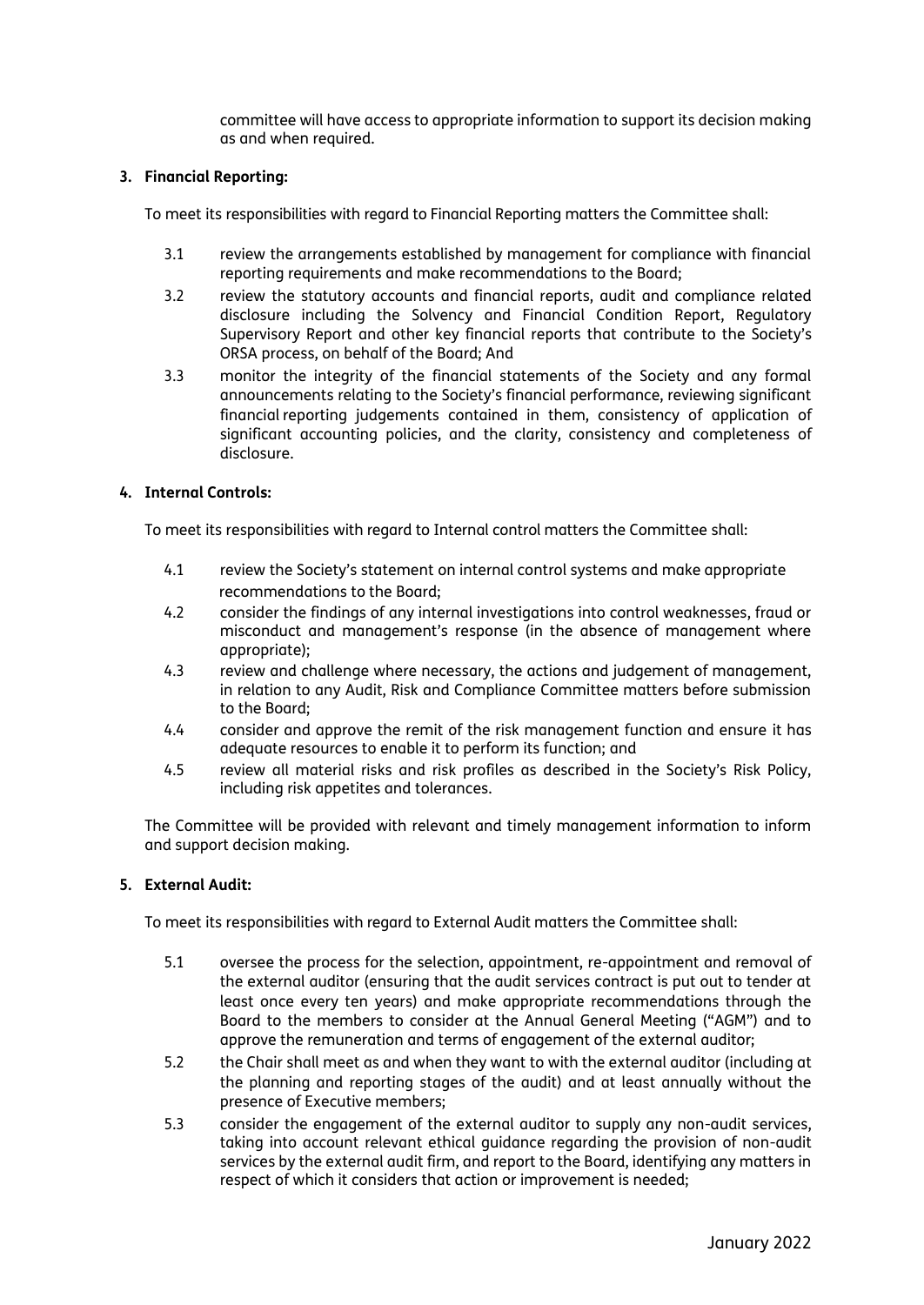- 5.4 monitor any fees in respect of non-audit services provided by the external auditor to ensure that the provision of non-audit services does not impair the external auditors' independence or objectivity;
- 5.5 review the external auditors' management letter(s) and the management's responses;
- 5.6 review and challenge where necessary, the actions and judgements of management, in relation to interim and final audit reports before submission to the Board;
- 5.7 review and monitor the external auditor's independence and objectivity and the effectiveness of the audit process, taking into consideration relevant UK professional and regulatory requirements;
- 5.8 review any representation letters requested by the external auditor before recommending to the Board that they are signed on its behalf by management;

### **6. Internal Audit:**

To meet its responsibilities with regard to Internal Audit matters the Committee shall:

- 6.1 consider the appointment of the internal auditor;
- 6.2 the Chair shall meet as and when they want to with the internal auditors, without the presence of executive members;
- 6.3 review the internal audit programme and ensure that the internal audit function is adequately resourced and has appropriate standing within the Society and access to information it needs to fulfil its mandate;
- 6.4 review, and challenge where necessary, the actions and judgements of management, in relation to internal audit reports and any Committee matters before submission to the Board;
- 6.5 ensure appropriate account is taken of all audit issues and that management respond to weakness and issues highlighted by the external and internal audit reports.

### **7. Compliance Monitoring Function:**

To meet its responsibilities with regard to Compliance matters the Committee shall:

- 7.1 review the completeness and adequacy of the Compliance Monitoring Work Plan;
- 7.2 review and monitor Management's responsiveness to the Compliance function's findings and recommendations;
- 7.3 monitor and assess the role and effectiveness of the Compliance function, taking into account the work of the Internal Auditor;
- 7.4 receive and review reports from the Health and Safety Manager, Compliance Officer and Money Laundering Reporting Officer;
- 7.5 review the Society's systems and controls for the prevention of bribery and receive any reports on non-compliance;
- 7.6 assess the impact of other regulatory developments that affect the management of the Society's with-profits and other business and make recommendations to the Board, as appropriate; and
- 7.7 ensure liaison between the external and internal auditor and Compliance.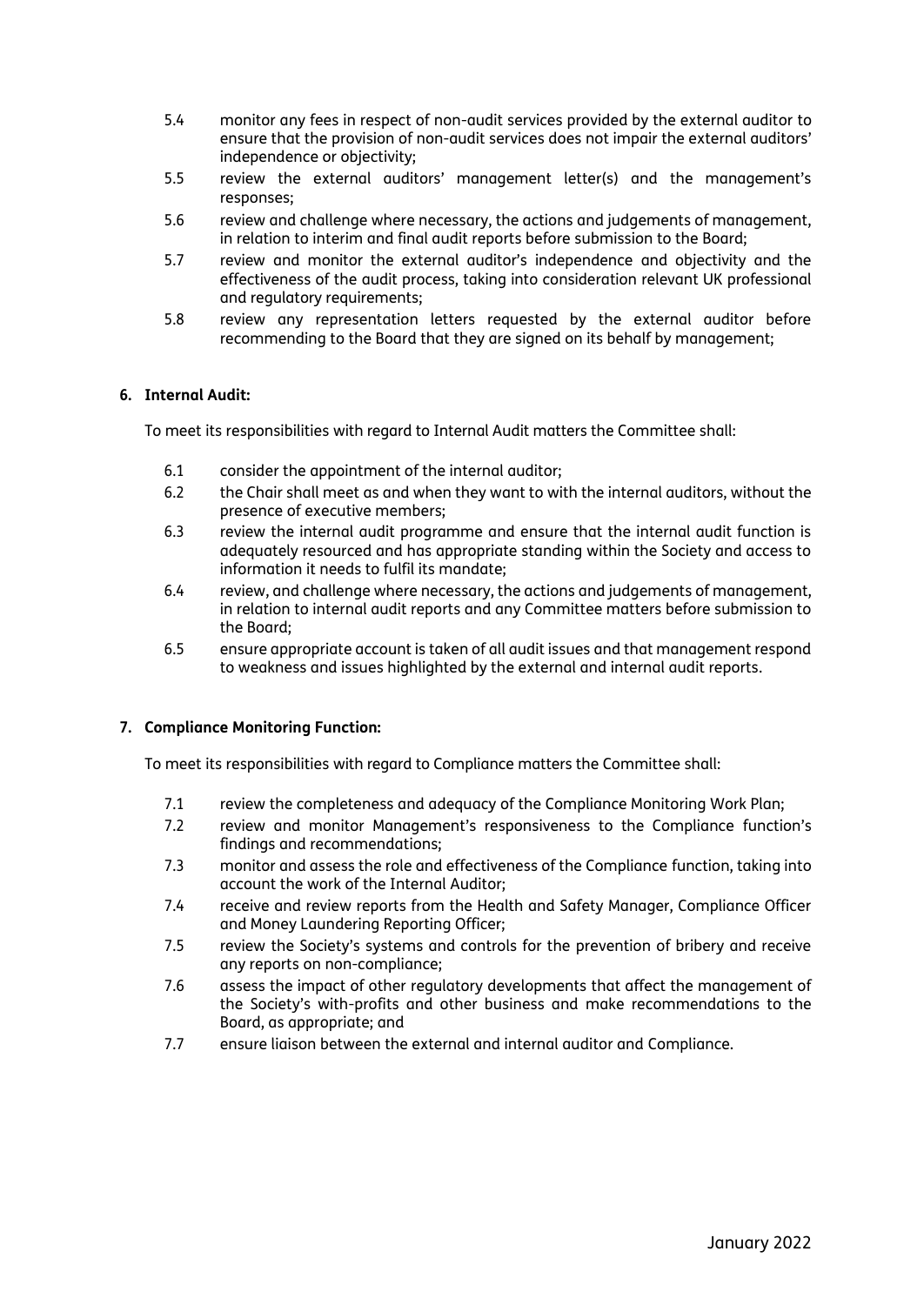### **8. Whistleblowing and Fraud:**

To meet its responsibilities with regard to Whistleblowing matters the Committee shall:

- 8.1 review the Society's procedures for detecting fraud; and
- 8.2 review arrangements by which staff of the company may, in confidence, raise concerns about possible improprieties in matters of financial reporting or other matters and ensure that arrangements are in place for the proportionate and independent investigation of such matters and for appropriate follow-up action.

### **9. Reporting:**

9.1 In order to assist the Committee, management shall produce or commission assurance, compliance and other such reports as the Committee deems necessary.

### **10. Membership:**

- 10.1 At the first meeting after each AGM the Board will appoint from its independent nonexecutive directors at least three members to the Committee, the Committee Chair (who may also be the With Profits Advisory Arrangement) taking into account any recommendations from the Remuneration, Nomination and Governance Committee
- 10.2 At least one member (who may be the same person) must have competence in auditing or accounting.

### **11. Attendance at Meetings**

- 11.1 If not a member of the Committee, the Chair of the Society and the Senior Independent Director have the right to attend meetings.
- 11.2 Other directors, employees of the Society and external advisors may attend by invitation of the Committee.
- 11.3 The internal audit co-ordinator and the Compliance Officer will attend to support the work of the Committee.

### **12. Quorum**

- 12.1 The quorum for a meeting is 2. Each member present shall have one vote; if votes are equal the Chair has a casting vote. A member may be present and included in the number counted for the quorum if attending by telephone or other audio or audio/visual link.
- 12.2 In the absence of the Committee Chair, the remaining members present shall elect one of themselves to chair the meeting.

### **13. Meeting Arrangements**

- 13.1 The Committee will meet at least three times between each AGM.
- 13.2 The Secretary, or their nominee, shall act as secretary of the Committee and will ensure that Committee members receive notice of each meeting at the same time, with the agenda and relevant meeting papers in sufficient time to enable full and proper consideration to be given to issues.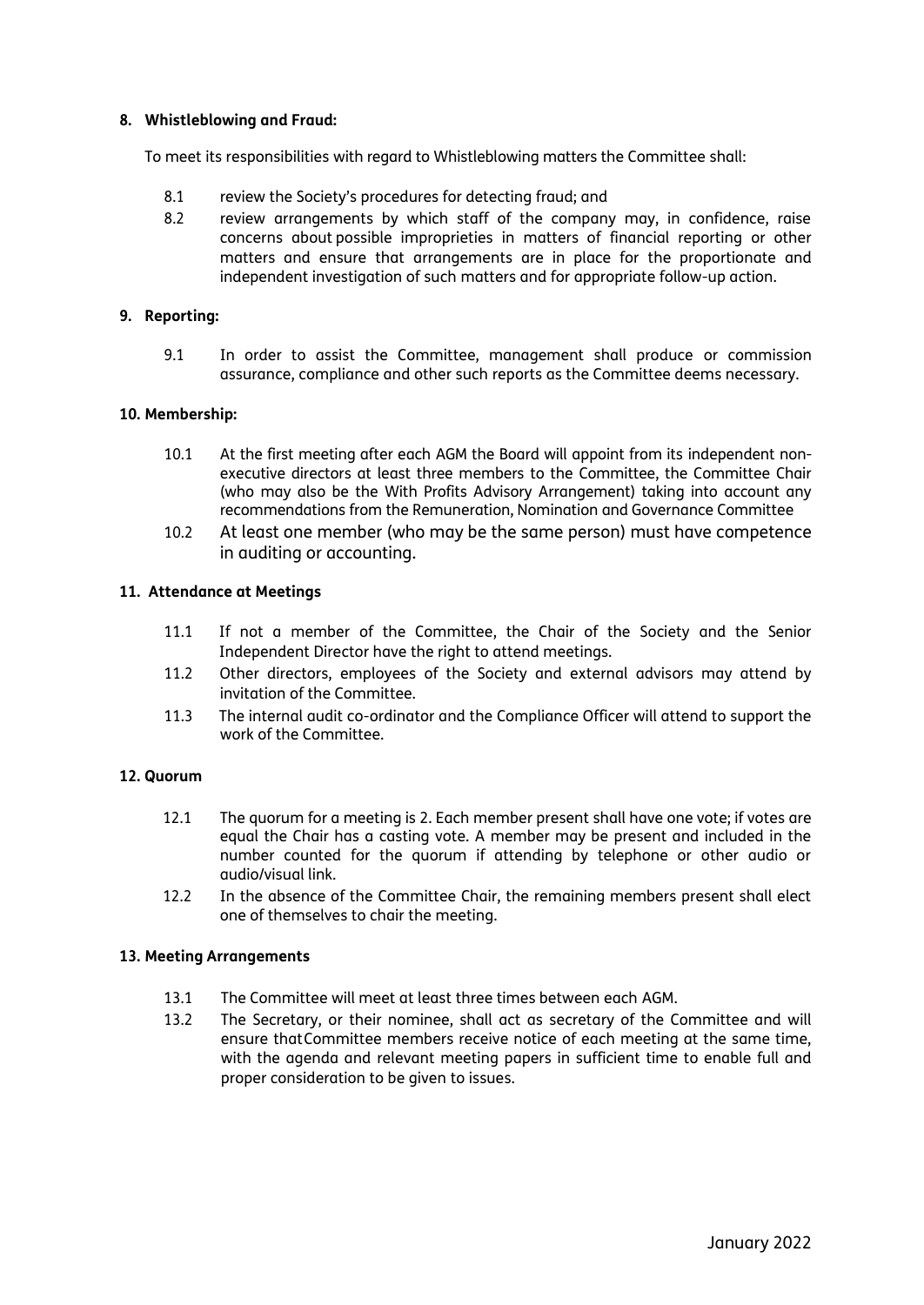- 14.1 Minutes of the proceedings and resolutions of all meetings shall be kept and will include the names of those present and in attendance.
- 14.2 Minutes of Committee meetings shall be circulated to all members of the Committee and to all other members of the Board.

### **15. Reporting Responsibilities**

- 15.1 The Committee Chair shall report to the Board on its proceedings after each Committee meeting.
- 15.2 The Committee shall compile a report on its activities to be included in the Society's annual report, including an explanation of how the Committee has addressed its responsibilities for risk management during the year.
- 15.3 The Committee Chair shall respond to any questions on the Committee's activities at the Annual General Meeting.
- 15.4 The Committee Chair shall review the Committee's performance and terms of reference to ensure it is operating at maximum effectiveness and recommend any changes to the Board at least annually.

### **16. Authority and Rights**

- 16.1 The Committee may investigate any activity within its terms of reference.
- 16.2 The Committee may seek any information it requires from employees and external advisors, and all employees should co-operate with its requests.
- 16.3 The Committee may set priorities for internal audit work.
- 16.4 The Committee may direct either the external or internal auditors to undertake or commission investigations on its behalf and to follow up on any suspicions of fraud
- 16.5 The Committee may obtain external professional advice at the Society's reasonable expense.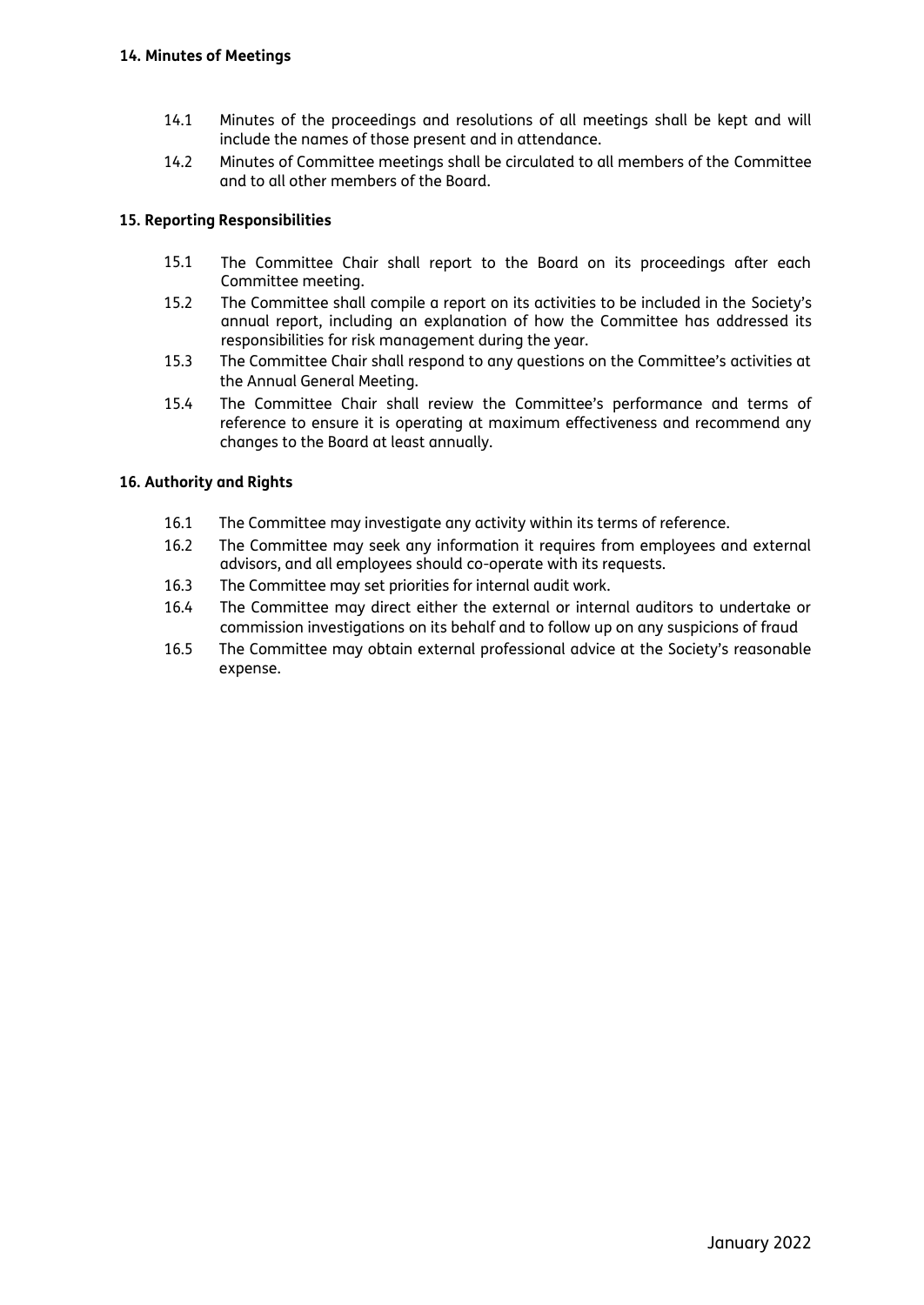### **Remuneration, Nomination & Governance Committee**

### **Terms of Reference**

#### **1. Purpose**

The purpose of the Remuneration, Nomination and Governance Committee is to oversee the Society's Board, SMF and senior management recruitment and to recommend to the Board matters relating to the appointment and development of Senior Management Functions (SMF) roles; It is also oversees and recommends to the Board the annual remuneration for the Non-Executive Directors and the remuneration structures and parameters of the packages for the Executive Directors, Senior Managers and SMF Holders. It is responsible for keeping the Board's governance arrangements under review and making appropriate recommendations to ensure their consistency with appropriate and proportionate governance practices.

#### **2. Duties and Responsibilities**

2.1 The Committee shall:

#### **Board Composition and Membership**

- 2.1.1 Be responsible for identifying and nominating for the approval of the Board, candidates to fill Board vacancies as and when they arise, taking into consideration issues including skills, diversity (including gender) and the benefits of maintaining strong links with the affinity group served within the police service, and recommendations being made, on merit, against objective criteria and with due regard for the benefits of diversity on the Board, including gender;
- 2.1.2 Make recommendations to the Board for the Chairs and members of the various Committees at the first meeting after the AGM of the Board;
- 2.1.3 Make recommendations to the Board concerning the appointment of any SMF holder other than to the positions of Chair of the Society and Chief Executive.The recommendations for these posts would be considered at a meeting of:
	- 2.1.3.1 All the non-executive directors regarding the position of Chief Executive;and
	- 2.1.3.2 All the directors regarding the position of Chair of the Society
- 2.1.4 Develop and review the general terms of contracts of employment and remuneration package and policy (including CPD) for Directors, SMF holders and senior managers as directed by the Board and submit proposals to the Board forapproval and review them at least annually;
- 2.1.5 Review workforce remuneration policies and other related policies, andthe alignment of incentives and rewards with culture and values, taking these into account when recommending the policy for Directors, SMF holder and senior manager remuneration as described in 2.1.4
- 2.1.6 Be responsible for overseeing and recommending for approval to the Board, any proposed variable remuneration or bonus schemes.
- 2.1.7 Take responsibility for requiring the executive to commission reports from external remuneration consultants, including benchmarking studies.
- 2.1.8 Review the impact of any Committee decision on Board Remuneration to be disclosed in the Annual Report and Accounts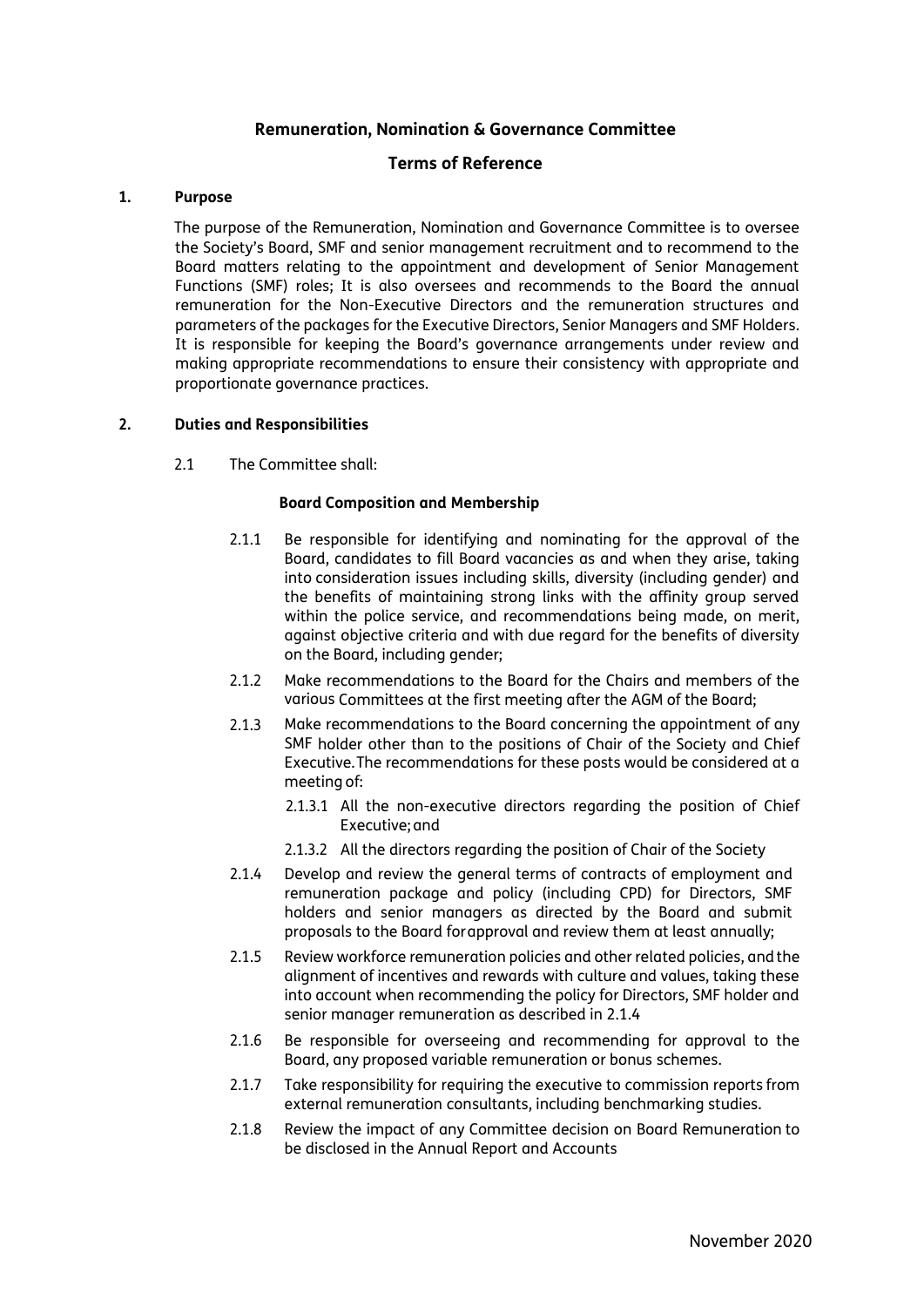2.2 Receive recommendations from the Chief Executive following the receipt and review of the reports commissioned in accordance with 2.1.7 above and make recommendations to the Board concerning the remuneration of non-executive directors.

### **3. Succession Planning**

- 3.1 Review and make recommendations to the Board at least annually for Board succession and contingency plans over the short and longer term, particularly as regards the Chair of the Society and theChief Executive Officer, in order to maintain an appropriate balance of skills, experience, independence and knowledge and diversity to ensure progressive refreshing of the Board;
- 3.2 Keep under review the leadership/development needs of the organisation for all senior managers and SMF holders with a view to ensuring the continued ability to compete effectively in the organisation's marketplace;

The Committee shall also make recommendations to the Board:

- 3.3 As regards the re-appointment of any non-executive director at the conclusion of his or her specified term;
- 3.4 For the continuation (or not) in service of any director who has reached the age of 70; and
- 3.5 Concerning any matters relating to the continuation in office as a director of any director at any time.

### **4. Corporate Governance**

- 4.1 Review the Society's Management Responsibilities Map and the allocation of responsibilities and any proposed changes, prior to them being submitted for approval by the Board; and
- 4.2 Keep under review the structure and membership of the Board's committees and their terms of reference and recommend any suggested changes to the Board;

### **5. Training and Development**

- 5.1 The Committee shall ensure there is a suitable induction process for new senior managers and SMF holders and that an appropriate on-going training programme is in place for existing senior managers and SMF holders.
- 5.2 The duties of the Committee shall be to determine, organise and monitor such training for Board members as it shall deem necessary and appropriate.
- 5.3 The Committee shall be responsible for overseeing the development of a Talent Management Strategy and Supporting Training and Development policies.

### **6. Board Evaluation**

6.1 The Committee shall be responsible for recommending to the Board the approach the Society takes to evaluation and for commissioning external and internal evaluation to an agreed timetable.

### **7. Guiding Principles**

7.1 Appropriate and fair levels of remuneration are imperative to enable organisations to secure high-quality directors, SMF Holders and senior management. Alignment between the remuneration of directors and senior management and an organisation's performance should demonstrate the shared values, culture, long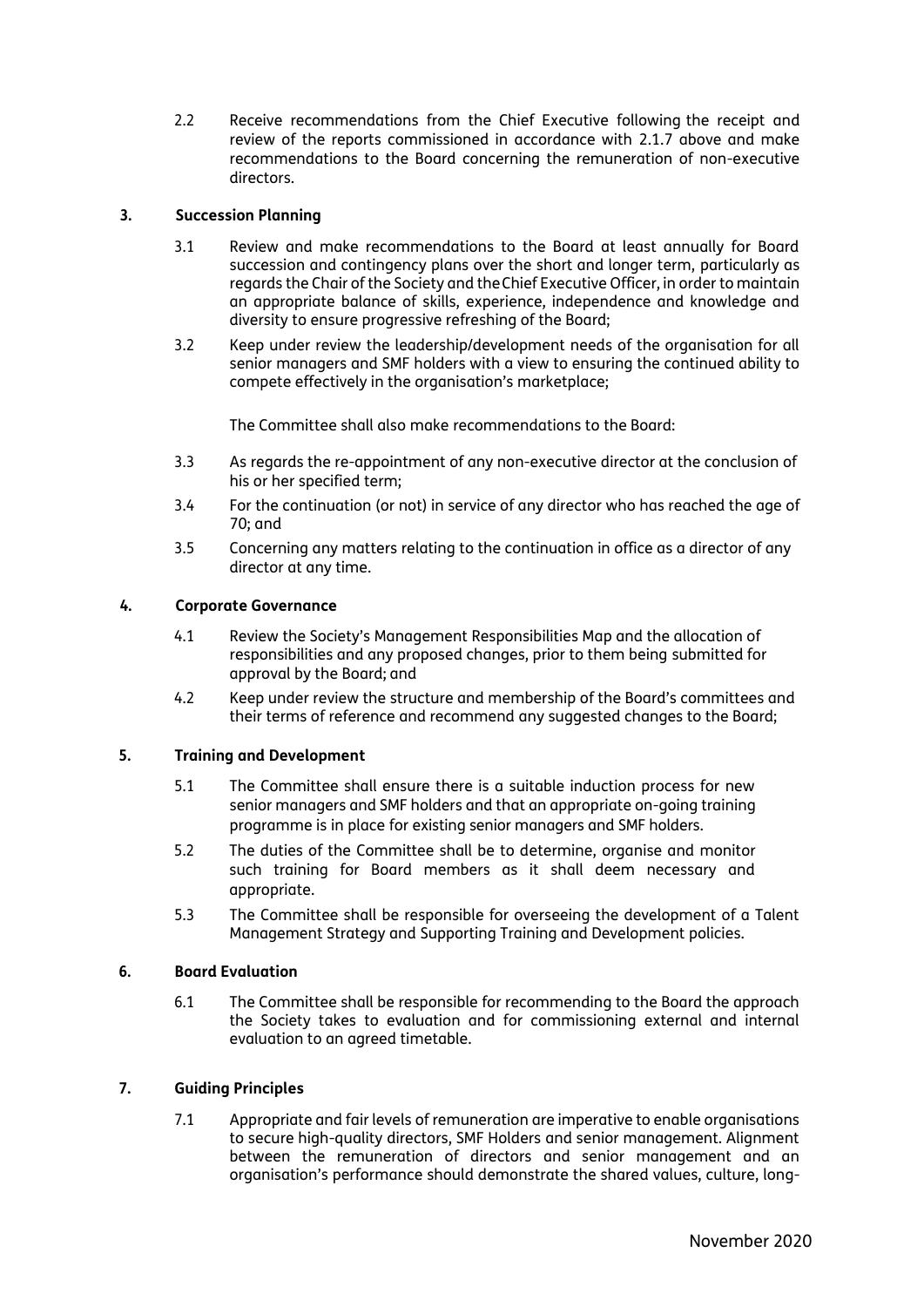term success and strategic aims of the Society. Our main guiding principles are that remuneration packages for our staff are such that:

- We recruit and retain the right people for the role
- We incentivise staff to do their best
- We will invest in our staff
- We provide packages that we can afford; and
- We achieve alignment of our staff with where the business is going
- 7.2 Directors, SMF Holders and senior management remuneration should be developed around principles that include fairness and consistency, relate to individual performance measures and incentives, and contribute to the retention of staff. These include a considered assessment of the organisation's response to matters such as its gender pay gap reporting.
- 7.3 The Committee is to give the Executive Directors, SMF Holders and senior managers every encouragement to enhance the Society's performance and to ensure that they are fairly, but responsibly, rewarded for their individual contributions.
- 7.4 The Board should establish a clear policy on the transparency of remuneration structures that enable effective accountability to members/customers. Remuneration, including benefits, for directors, SMF Holders and senior management should consider the broader operating context of the organisation, including the pay and conditions of the wider workforce.
- 7.5 The Committee will consider the impact of its decisions in respect of the financial risks from climate change. These impacts may be local, such as the energy footprint made by the society or wider within its investment strategy or its services to members. The committee will have access to appropriate information to support its decision making as and when required.

### **8. Reporting Responsibilities**

- 8.1 The Committee Chair shall report to the Board on its proceedings after each Committee meeting.
- 8.2 The Committee Chair shall respond to any questions on the Committee's activities at the Annual General Meeting.
- 8.3 The Committee Chair shall review the Committee's performance and terms of reference to ensure it is operating at maximum effectiveness and recommend any changes to the Board at least annually.
- 8.4 The Committee Chair shall develop and recommend to the Board for approval, the remuneration and Corporate Governance Report for inclusion in the Annual Report, including the Society's compliance with the Annotated UK Corporate Governance Code for Mutual Insurers.

#### **9. Membership**

9.1 At the first meeting after each Annual General Meeting ("AGM"), taking into account any recommendations from the Remuneration, Nomination and Governance Committee, the Board will appoint from its Non- Executive directors the Committee Chair (who may not be the Chair of the Society) and at least one other member, or two if the Committee Chair is the Senior Independent Director. At all times the Committee must have two independent non- executive members. The Chair of the Remuneration, Nomination and Governance Committee will be a member.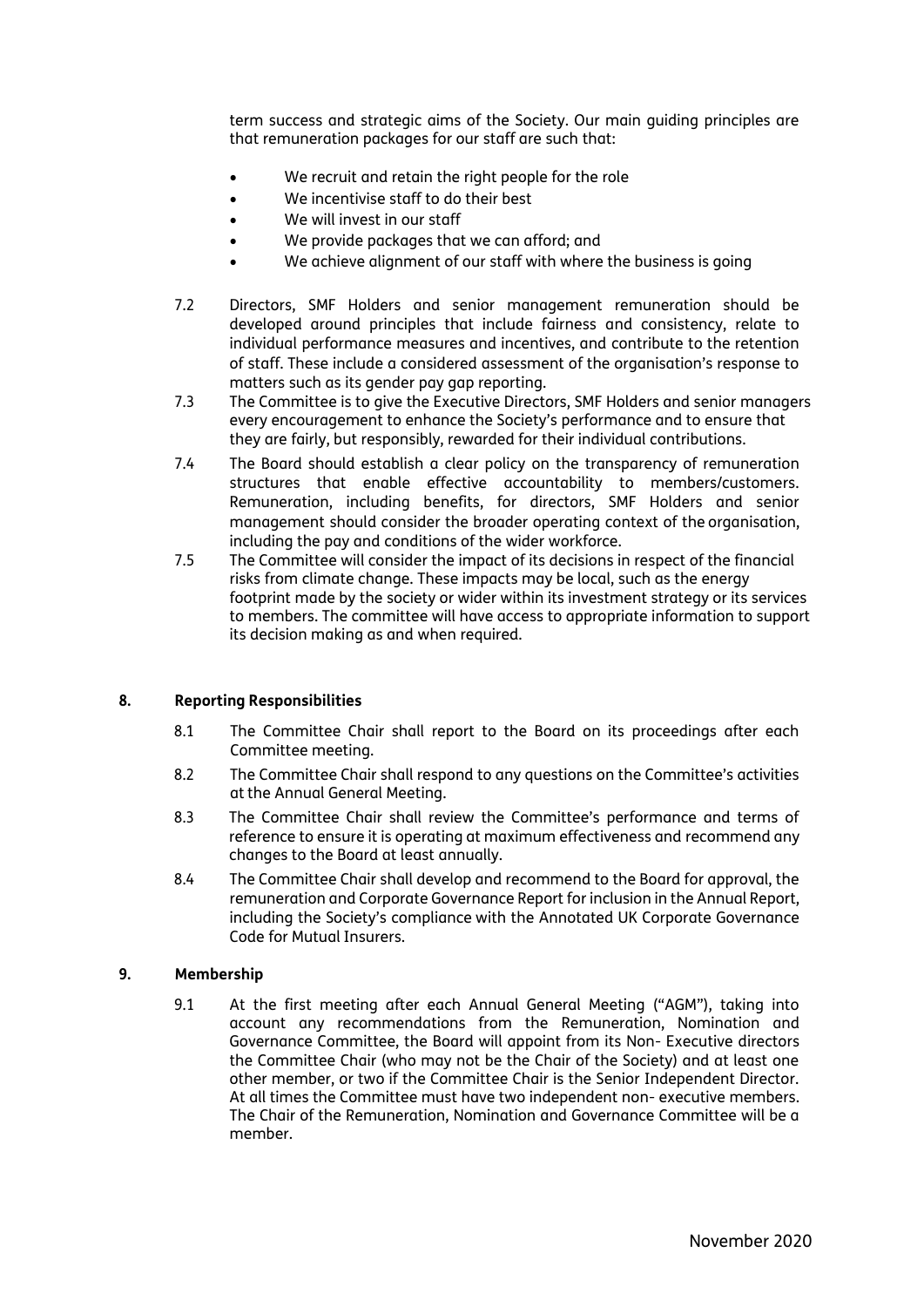### **10. Attendance at Meetings**

- 10.1 Directors, employees of the Society and external advisors may attend by invitation of the Committee.
- 10.2 The Senior Independent Director has the right to attend meetings.
- 10.3 Other directors, employees of the Society and external advisors may attend by request or by invitation of the Committee.

#### **11. Quorum**

- 11.1 The quorum for a meeting is two non-executives. Each member appointed under 3 and present, shall have one vote; if votes are equal the Chair has a casting vote.
- 11.2 In the absence of the Committee Chair, the remaining members present shall elect one of themselves to chair the meeting.

#### **12. Meeting Arrangements**

- 12.1 The Committee shall meet at least twice between each AGM.
- 12.2 The Secretary, or his or her nominee, shall act as secretary of the Committee and will ensure that Committee members receive notice of each meeting at the same time, with the agenda and relevant meeting papers sent in sufficient time to enable full and proper consideration to be given to issues

#### **13. Minutes of Meetings**

- 13.1 Minutes of the proceedings and resolutions of all meetings shall be kept andwill include the names of those present and in attendance.
- 13.2 Minutes of Committee meetings shall be circulated to all members of the Committee and to all other members of the Board.

#### **14. Authority and Rights**

- 14.1 The Committee may investigate any activity within its terms of reference
- 14.2 The Committee may seek any information it requires from employees and external advisors, and all employees should co-operate with its requests.
- 14.3 The Committee may obtain external professional advice at the Society's reasonable expense.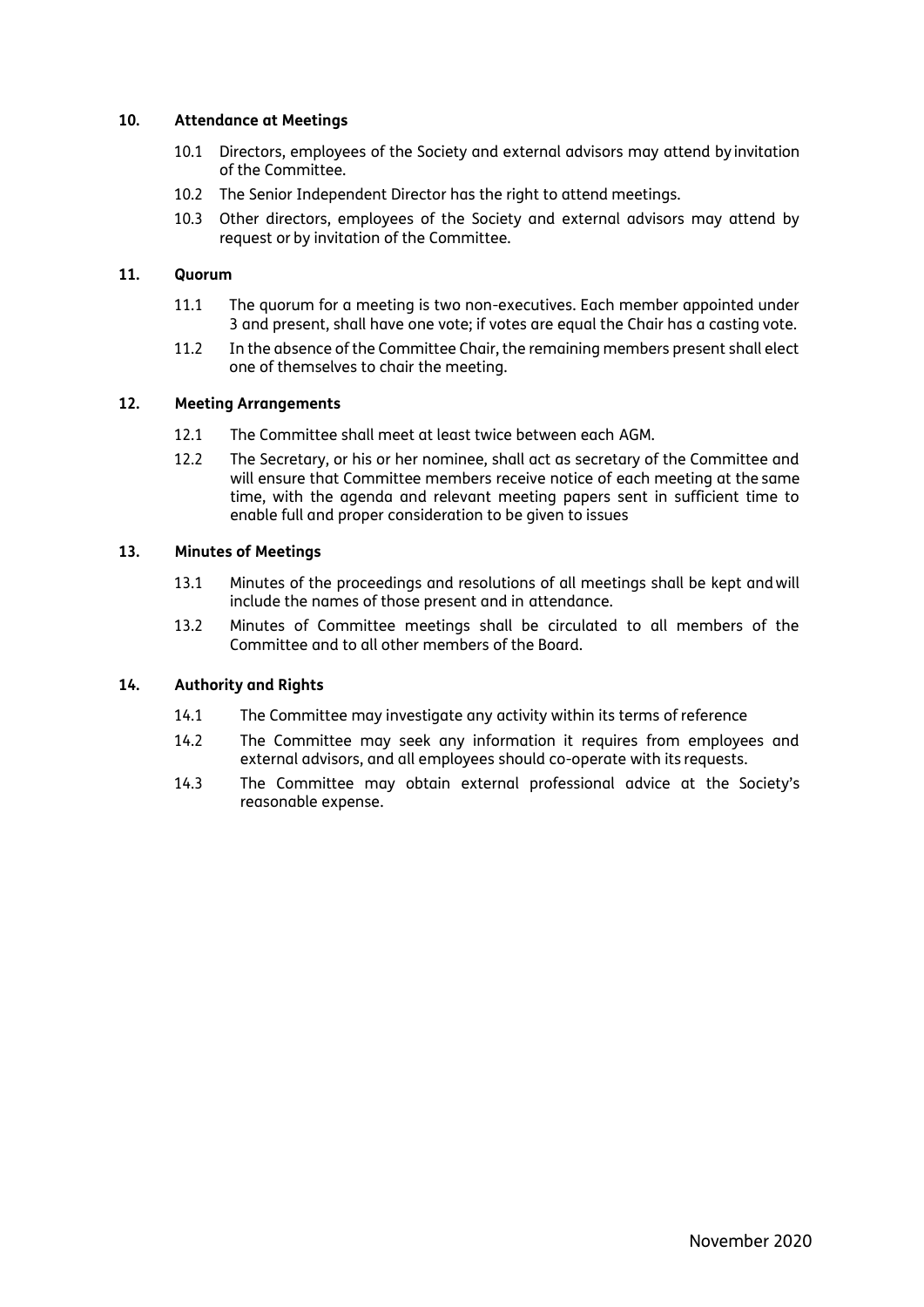## **MEMBER COMMITTEE**

## Terms of Reference

## **Purpose**

The purpose of the Member Committee (the "Committee") is to put the member, and the police family, at the centre of what Metropolitan Police Friendly Society Ltd ("MPFS") does, to take every opportunity to improve the trust members have in MPFS and look after their wellbeing ; through member interaction to review the members experience and journey throughout the Society assuring and recommending changes based on feedback, market movements and affinity group plans. To build on our heritage and to operate as an organisation viable and relevant to its affiliate groups and members for another 125 years and beyond.

The member committee will endeavour to reflect the culture of MPFS in the data it gathers, consider and the output from the committee. The committee is committed to listening to its members, to understanding their needs and creating output and actions that create a stronger brand and product for all of the members.

## **Guiding Principles**

As a Mutual Society, MPFS has a duty to act in the interest of its members and to ensure members are treated fairly. To this end the committee will adopt the following guiding principles:

- 1.1 Seek to understand members and their differing needs
- 1.2 To examine the member experience with MPFS to identify potential improvements and developments in products and engagements
- 1.3 Being creative and innovative with new ideas that respond to the needs of our members.
- 1.4 Both challenge and support the leadership with ideas creation and the trial and execution of those ideas
- 1.5 Ensure the conduct of the society is aligned to good member outcomes and complies with regulatory requirements as set out by the FCA or other regulatory bodies.
- 1.6 To explore new products and ideas, but not to design them, to be the sandpit through which ideas are shared with and discussed with members
- 1.7 Engage with the market and with members, listening to feedback and ensuring we are gauging and delivering differentiation for members
- 1.8 To ensure best practice and fair treatment in regard to compliance with regulation
- 1.9 Consider members complaints and concerns with a view to learning and ensuring members are treated fairly, including working with any committees that complement the work of the member committee.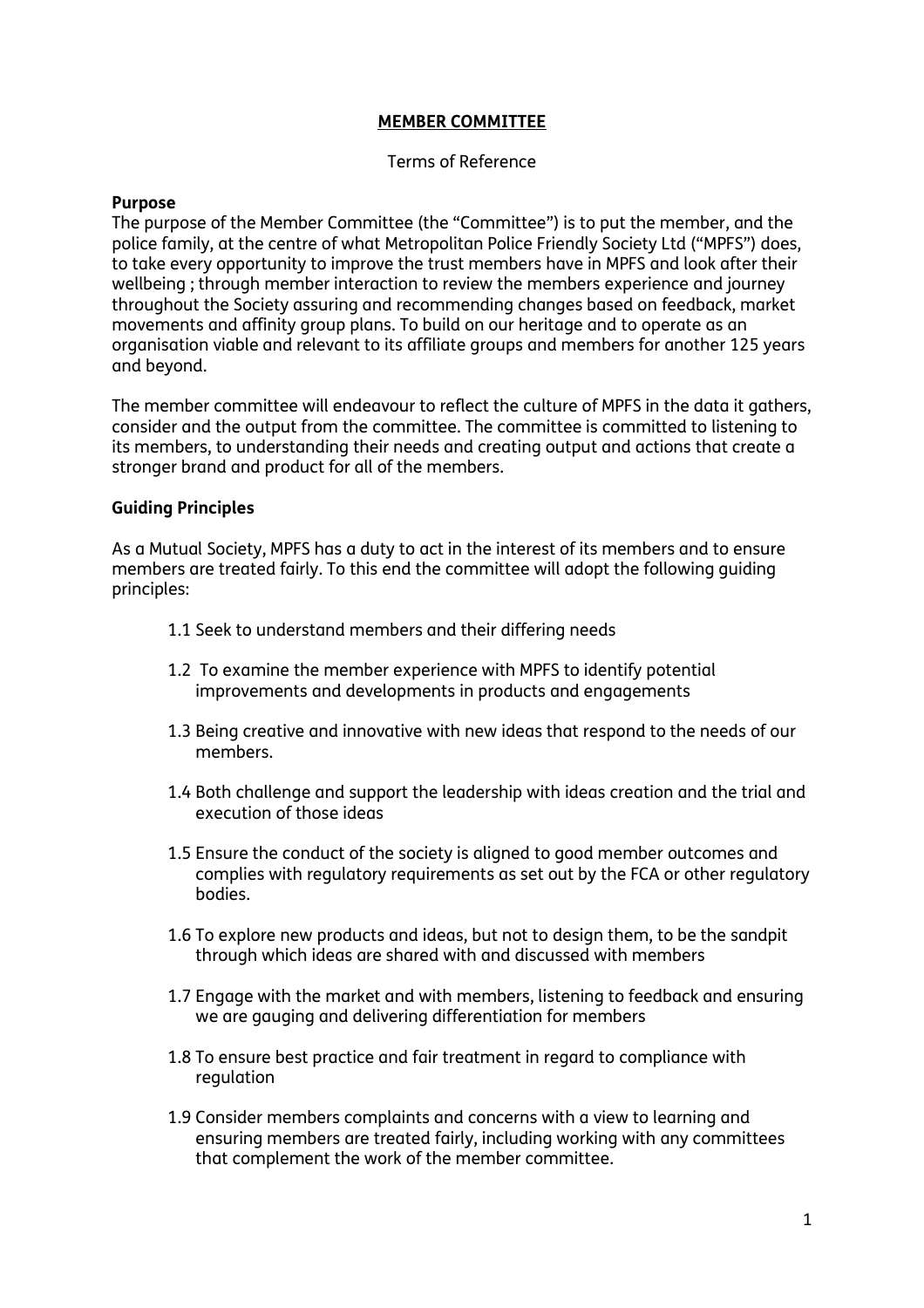## **2. Duties and Responsibilities**

To meet its purpose the Committee shall:

2.1 ensure MPFS holds structured meetings with bodies who are influential and understand the changing needs of members such as NARPO, The Met and The Federation will be presented back to the committee for consideration.

2.2 An advisory group will be set up to give a different perspective from this group and will include senior influencers and members of the Met Police; the findings of this group will be fed back into the committee.

2.3 Through sales and marketing using surveys, focus groups and other modern communication tools, to understand the changing needs of the members, the committee will discuss and agree on new ideas to be taken forward to the board for consideration.

2.4 Consider additional services to support vulnerable members, such as mental health awareness and support along other ideas if considered appropriate.

2.5 Ensure members of the committee attend member events and listen to the needs and concerns of the members and report these back to the committee.

2.6 Report on and discuss member outcomes, based on scores in regard to SLA's, concerns and feedback from members and positive outcomes to be considered

2.7 Consider sustainability and carbon footprint of the Society and initiatives to improve these, such as going paperless and how to ensure we share these positive outcomes with members.

2.8 Consider helping members on an ad hoc basis when they have challenges in their personal life. Whilst remaining consistent and within all regulatory guidelines. Consider the role of a hardship fund to support this.

## **3. Membership**

3.1 At the first meeting after each Annual General Meeting (AGM), taking into account any recommendations from the Remuneration, Nominations and Governance Committee, the Board will appoint from its NEDs the Chair of the committee and at least one other member.

At all times the Committee must have two independent non-executive members. The Chair of the Board will also be a voting member alongside the CEO & COO as voting members. The Head of Sales & Marketing and the CRO/CO Sec will also attend as non-voting attendees.

3.2 The Committee also welcomes the attendance of other executive, nonexecutive and other employees on an ad-hoc basis but if co-opted they will not be entitled to vote and will not count towards the quorum.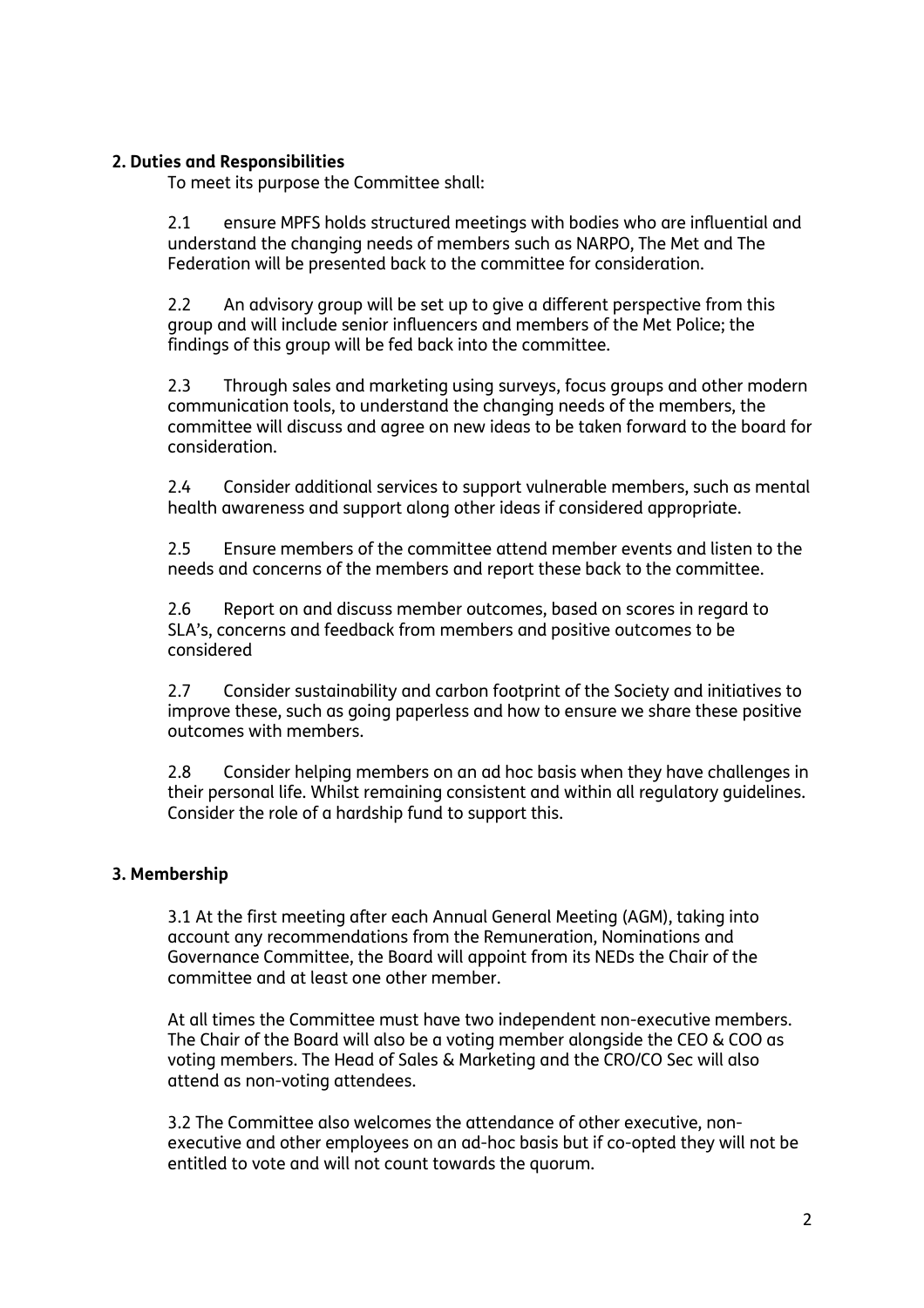## **4. Attendance at Meetings**

4.1 Other Directors, employees of the Society and external advisors may attend by invitation of the Committee.

## **5. Quorum**

5.1 The quorum for a meeting is three. Each member appointed under 3.1 and present shall have one vote; if votes are equal the Committee Chair has a casting vote. A member may be present and included in the number counted for the quorum if attending by telephone or other audio- or audio-visual link.

5.2 In the absence of the Committee Chair, the remaining members present shall elect one of themselves to chair the meeting.

## **6. Meeting Arrangements**

6.1 The Committee will meet quarterly and two of the meetings will be longer with the advisory group present

6.2 The Society Secretary, or his or her nominee, shall act as Secretary of the Committee and will ensure that Committee members receive notice of each meeting at the same time, with the agenda and relevant meeting papers in sufficient time to enable full and proper consideration to be given to issues.

## **7. Minutes of Meetings**

7.1 Minutes of the proceedings and resolutions of all meetings shall be kept and will include the names of those present and in attendance.

7.2 Minutes of Committee meetings shall be circulated to all members of the Committee and to all other members of the Board.

## **8. Reporting Responsibilities**.

8.1 The Committee Chair shall report to the Board on its proceedings after each Committee meeting.

8.2 The Committee shall compile a report on its activities to be included in the Society's annual report.

8.3 The Chair of the Committee shall respond to any questions on the Committee's activities at the Annual General Meeting.

8.4 The Chair of the Committee shall review the Committee's performance and terms of reference to ensure it is operating at maximum effectiveness and recommend any changes to the Board

## **9. Authority and Rights**

9.1 The Committee may investigate any activity within its terms of reference.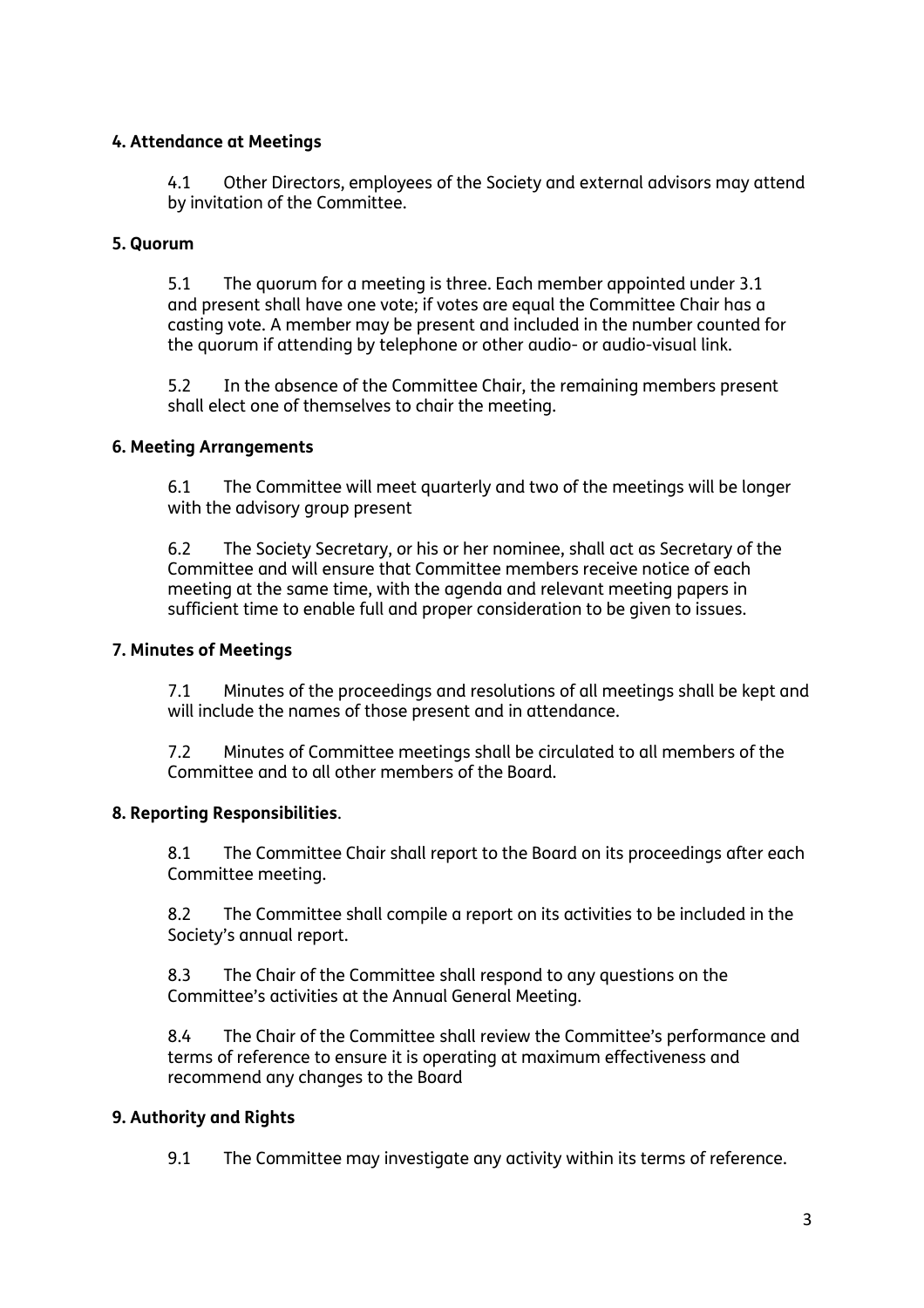9.2 It should only incur significant costs with the agreement of the Board or subject to a special budget granted by the Board for a specific purpose.

9.3 It may seek any information it requires from any employee and all employees should co-operate with its requests.

9.4 The Committee may direct internal resources and/or external advisors to undertake or commission investigations on its behalf and to follow up with action when appropriate, but only after agreement with executive committee that this can be achieved in accordance with the current business objective and business plan of MPFS.

Sept 2020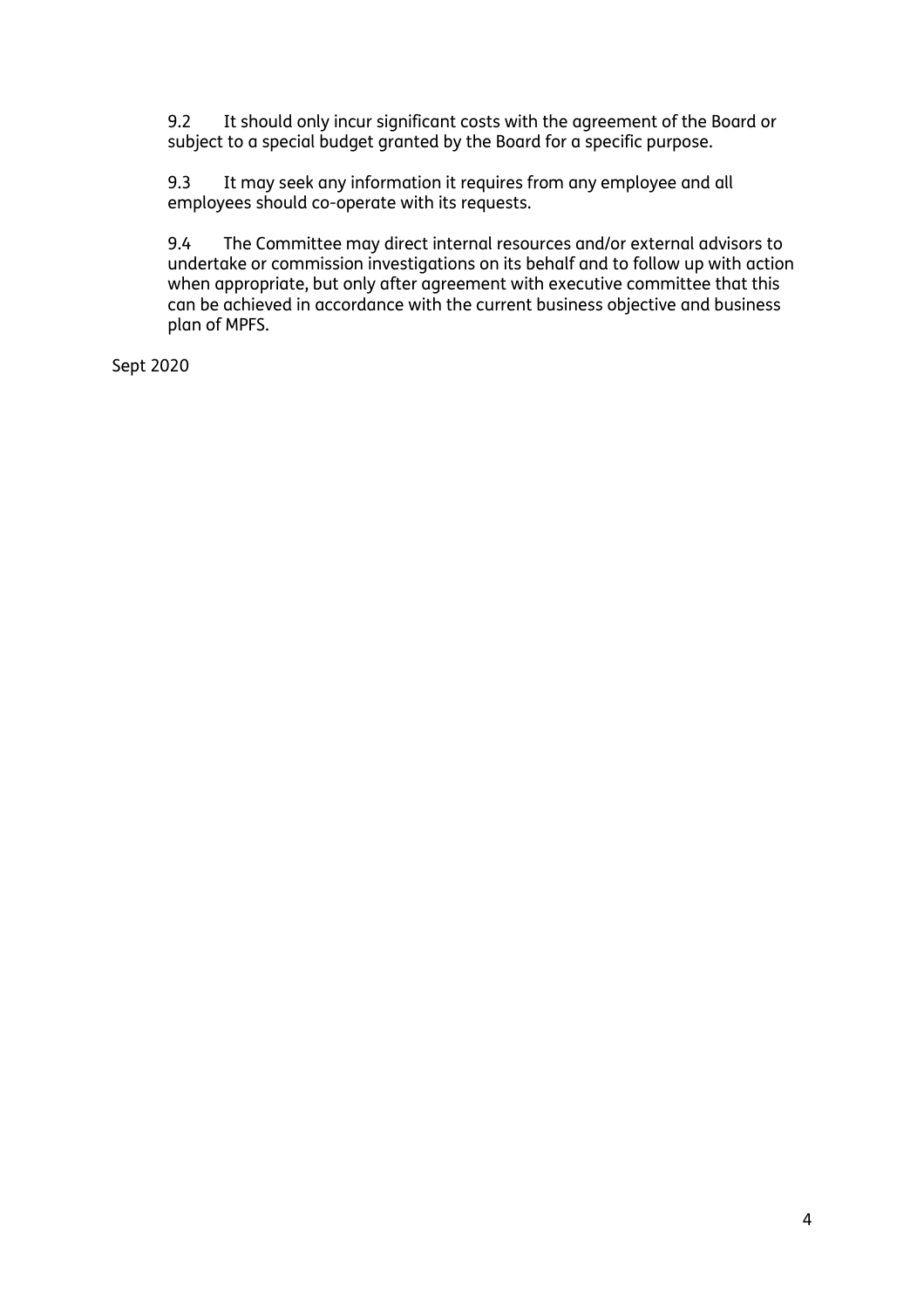# **WITH-PROFITS ADVISORY ARRANGEMENT (WITH-PROFITS NON-EXECUTIVE DIRECTOR)**

# **Terms of Reference**

### **1. Purpose**

The purpose of the With-Profits Advisory Arrangement ("WPAA") is to enable the Society's management of its with-profits business to be reviewed in greater detail than at regular Board meetings,and to provide independent judgement as required by the FCA. In particular, the Board has directed the WPAA to oversee:

- 1.1 the Principles and Practices of Financial Management ("PPFM"); and
- 1.2 bonus recommendations to the Board.

### **2. Duties and Responsibilities**

- 2.1 The WPAA shall assess, report on, and provide clear advice and, where appropriate, recommendations to the Board on:
	- 2.1.1 the way in which the Society's with-profits fund is managed and whether this is properly reflected in the Society's PPFM;
	- 2.1.2 whether the Society is complying with the principles and practices set out in the PPFM;
	- 2.1.3 whether the Society has addressed effectively the conflicting rights and interests of withprofits policyholders and other policyholders or stakeholders in a way that is consistent with FCA Principle 6 (treating customers fairly); and
	- 2.1.4 any other issues with which the Board or WPAA considers with-profits policyholders might reasonably expect the WPAA to be involved
- 2.2 The responsibilities of the WPAA shall be to give appropriate consideration to:
	- 2.2.1 the identification of surplus and excess surplus, the merits of its distribution or retention and the proposed distribution policy;
	- 2.2.2 how bonus rates, smoothing and, if relevant, market value reductions have been calculated and applied;
	- 2.2.3 the relative interests of policyholders with and without valuable guarantees;
	- 2.2.4 with-profits customer communications such as annual policyholder statements and product literature and whether the WPAA wishes to make a statement or report to with-profits policyholders in addition to the annual report made by the Society;
	- 2.2.5 any significant changes to the risk or investment profile of the with-profits fund including the management of material illiquid investments and the Society's obligations in relation to strategic investments;
	- 2.2.6 the Society's strategy for future sales supported by the assets of the with-profits fund and its impact on surplus;
	- 2.2.7 the impact of any management actions planned or implemented;
	- 2.2.8 relevant management information such as customer complaints data (but not necessarily information relating to individual customer complaints);
	- 2.2.9 the drafting, review, updating of and compliance with run-off plans, court schemes and similar matters; and
	- 2.2.10 the costs incurred in operating the with-profits fund;
	- 2.2.11 assess the impact of regulatory developments, including "Treating Customers Fairly" ("TCF"), that affect the management of the Society's with-profits business and make recommendations to the Board, as appropriate;
	- 2.2.12 review the With Profits Actuary's ("WPA") (and other external parties') advice and make recommendations to the Board on the key decisions needed to manage its with-profits business, including surrender value bases and market value adjustments; and
	- 2.2.13 report to members any relevant or exceptional issues as the WPAA determines.